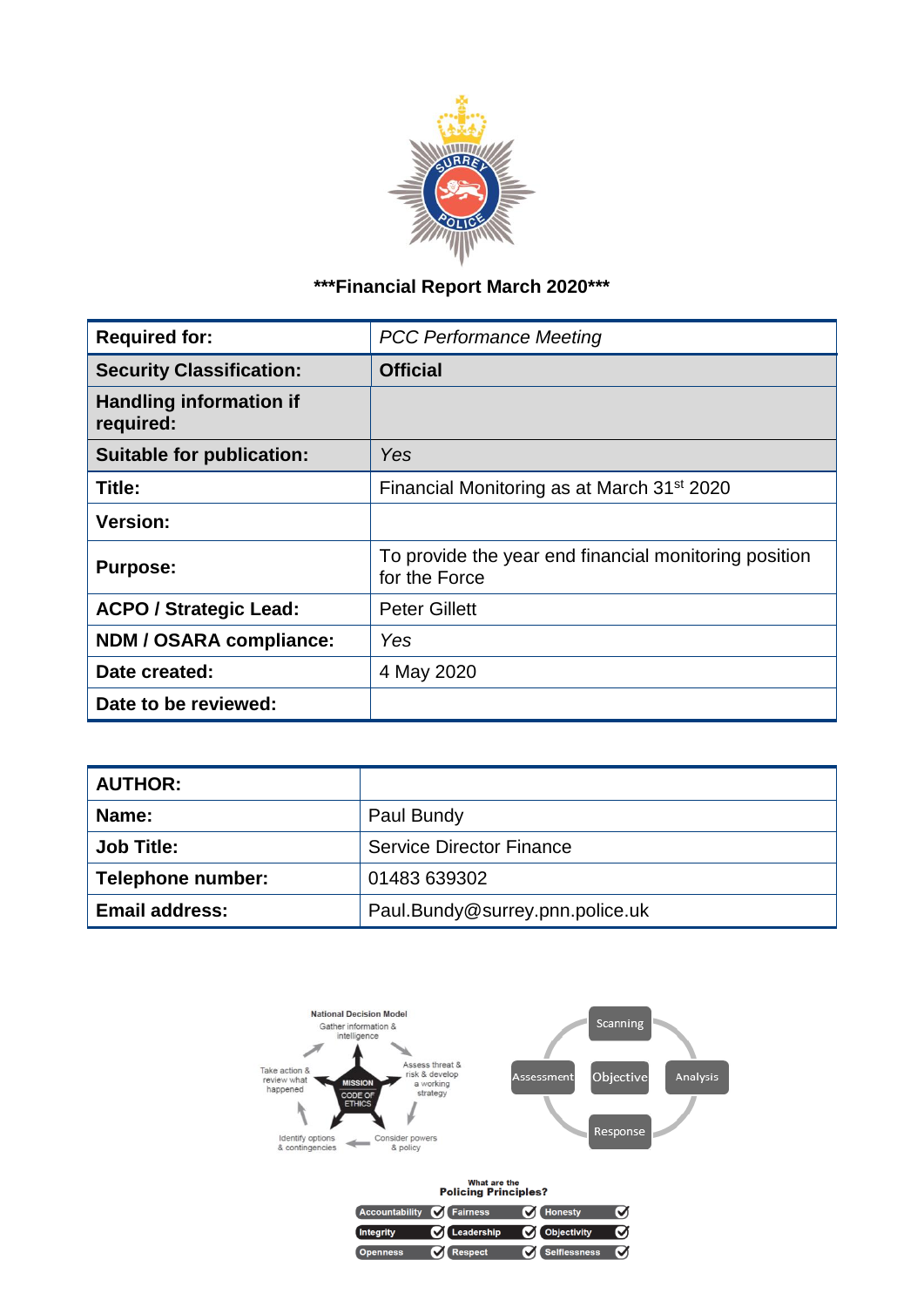

# **Force: Surrey Financial Monitoring at: 31st March 2020 Finance Department**

## **1. Introduction**

1.1. This report provides the operational delivery budget and capital position for Surrey Police as at  $31<sup>st</sup>$  March 2020 with the PCC budget being reported separately.

## **2. Summary**

- 2.1. The Force has an overall under spend within the revenue budget of £0.3m for the year (including the PCC) and movement of reserves). There are variances within the budget, pay is underspent overall with a cost pressure on police overtime which reflects the level of events and incidents during the year, there were a string of events last summer including Op Foreland, the Derby and protests in the country.
- 2.2. Police officer numbers increased during the year to deliver the recruitment plan and police staff budget is underspent against budget.
- 2.3. The non-pay costs including income and use of reserves are overspent in total with costs pressures in premises mainly due to the earlier than planned purchase of the new HQ site and improvements to police stations and transport is experiencing higher maintenance costs. The under spend in Supplies & Services has provided the opportunity to fund the purchase of Airwave handsets which are beyond their expected life.
- 2.4. The precept investment was for an additional 104 posts, due to attrition being higher than planned this ambition will now be met in May 2020.
- 2.5. The efficiency plan to save £2.8m has been fully delivered.
- 2.6. The capital budget is underspent, this paper recommends that the annual capital slippage totalling £7.6m for 2019/20 is approved enabling capital programmes to be completed. This would result in a revised 2 year plan from 2020/21 totalling £18.0m.
- 2.7. The revenue underspend includes the following transfers to specific reserves which require PCC approval:
	- 2.7.1. An opportunity to mitigate against some of the 2020/21 costs and loss of income currently being incurred in relation to the Covid 19 pandemic by creating a £1.0m specific Covid 19 reserve.
	- 2.7.2. The PCC has indicated that he would like to assist residents during the Covid 19 pandemic with some initiatives such as a helpline, increasing the OPCC Operational Reserve by £0.5m from the 2019/20 underspend would enable this assistance.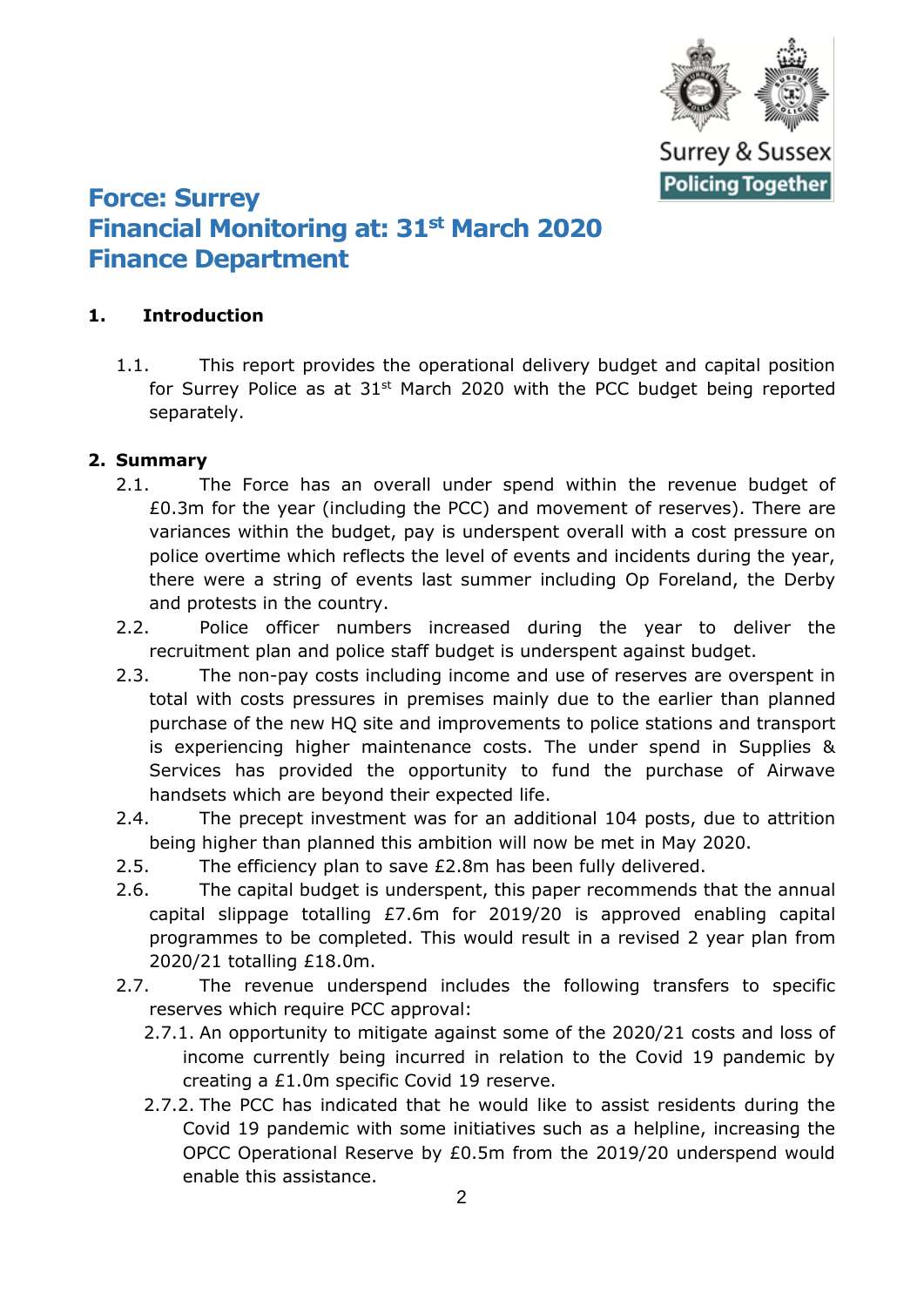2.7.3. The Chief Constable Reserve has not been replenished for a number of years, an increase of £0.5m would give the force latitude for any emergency expenditure especially during the Covid 19 pandemic.

### **3. Recommendations**

## **3.1. The Police and Crime Commissioner is asked to:**

- 3.1.1. Note the net revenue budget outturn for the police fund as at  $31<sup>st</sup>$  March 2020 and approve the following transfer to reserves:
	- Covid 19 Reserve to be created for £1.0m
	- OPCC Operational Reserve increased by £0.5m
	- Chief Constable Reserve increased by £0.5m
- 3.1.2. Note the capital budget outturn as at  $31<sup>st</sup>$  March 2020 and approve capital slippage totalling £7.6m.
- 3.1.3. Approve budget virements on Appendix D none for the PCC for month 12.

#### **4. Revenue Budget Position**

4.1. The Force's revenue outturn position for 2019/20 is an underspend of £1.4m as summarised in the table below (this table excludes the PCC);

| <b>Mar-20</b>                        | <b>Full Year</b> |               |                 |  |  |  |
|--------------------------------------|------------------|---------------|-----------------|--|--|--|
|                                      | <b>Forecast</b>  | <b>Budget</b> | <b>Variance</b> |  |  |  |
| Payroll                              | 191,014,629      | 191,898,702   | (884,073)       |  |  |  |
| <b>Premises Related Expenditure</b>  | 12,740,193       | 10,765,445    | 1,974,748       |  |  |  |
| <b>Transport Related Expenditure</b> | 6,104,513        | 5,121,951     | 982,562         |  |  |  |
| Supplies & Services                  | 27,318,899       | 30,591,103    | (3,272,204)     |  |  |  |
| Capital financing and contributions  | 7,025,928        | 4,057,180     | 2,968,748       |  |  |  |
| Grants & Income                      | (12, 555, 638)   | (9,423,965)   | (3, 131, 673)   |  |  |  |
| Total                                | 231,648,524      | 233,010,416   | (1,361,892)     |  |  |  |

4.2. The 2019/20 revenue budget was approved by the PCC in February 2019 at £235.1m, during the year agreed budget virements have been processed within the operational delivery budget and OPCC budget, with the overall budget remaining at £235.1m as shown in the table below: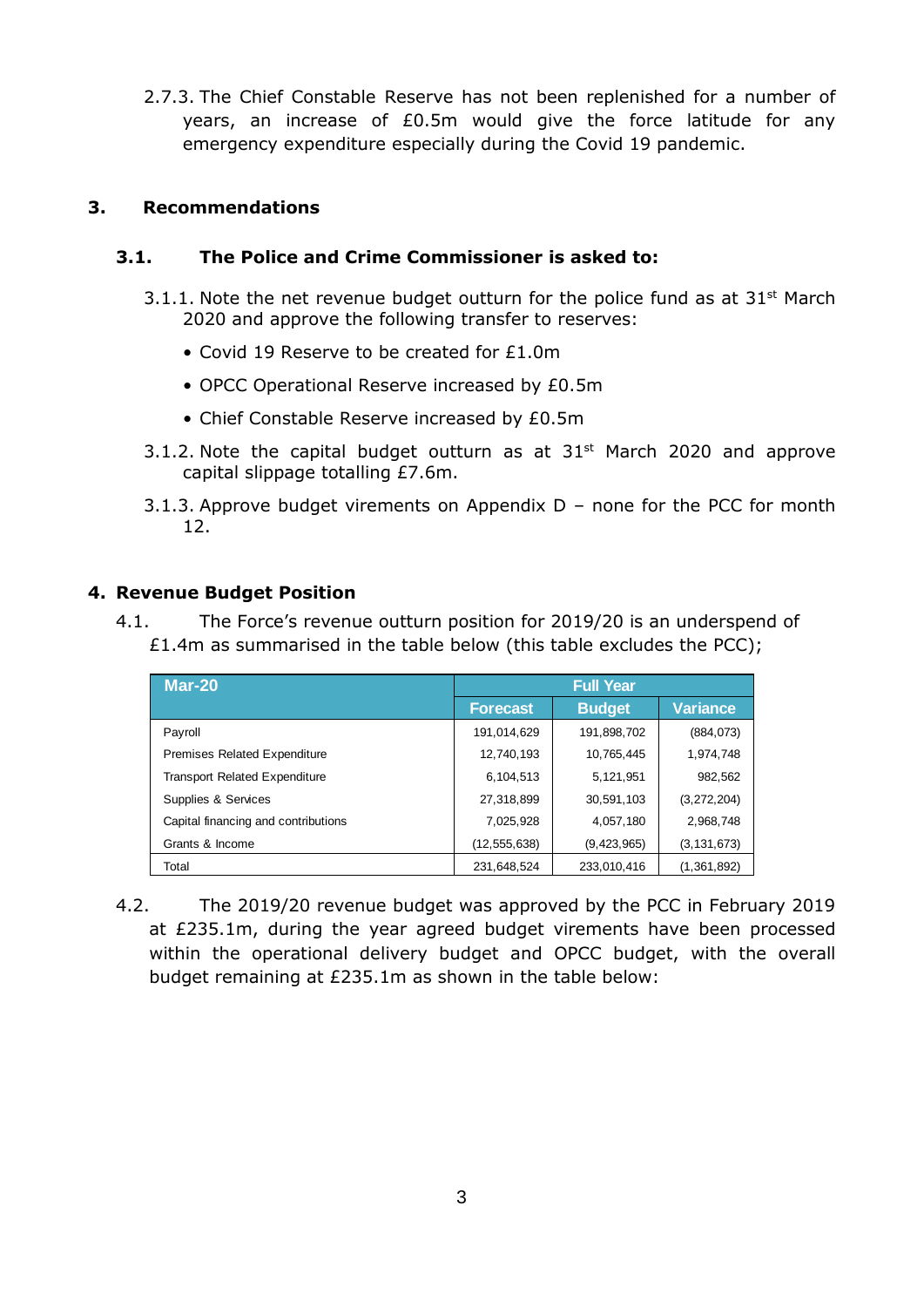|                                                         | Original         | <b>Budget</b> | Revised          |
|---------------------------------------------------------|------------------|---------------|------------------|
|                                                         | <b>Budget</b>    | Virements     | <b>Budget</b>    |
|                                                         | £'000            | £'000         | £'000            |
| <b>Operational Delivery Budget</b><br>Office of the PCC | 233,010<br>2,118 | 0<br>0        | 233,010<br>2,118 |
| <b>Total Net Budget Requirement</b>                     | 235,128          | 0             | 235,128          |

- 4.3. Appendix A provides further details of the operational delivery budget showing budget and actuals both by budget holder portfolio and the main categories of expenditure. An analysis of the movement over the last 3 months of the year is provided at Appendix E.
- 4.4. Pay Costs Total pay is underspent by £0.9m as summarised in the table below.

| <b>Mar-20</b>                            | <b>Full Year</b> |               |             |  |  |  |
|------------------------------------------|------------------|---------------|-------------|--|--|--|
|                                          | <b>Forecast</b>  | <b>Budget</b> | Variance    |  |  |  |
| Police Officer Pay                       | 110,979,134      | 110,802,030   | 177,104     |  |  |  |
| Police Officer Overtime                  | 4,826,055        | 3,554,030     | 1,272,025   |  |  |  |
| Police Staff Pay                         | 65,874,953       | 69,562,484    | (3,687,531) |  |  |  |
| Police Staff Overtime                    | 1,543,123        | 1,118,547     | 424,576     |  |  |  |
| PO Injury, III Health & Death Pensions   | 2,103,715        | 2,081,105     | 22,610      |  |  |  |
| <b>Other Employee Expenses</b>           | 2,236,911        | 2,055,415     | 181,496     |  |  |  |
| Temporary or Agency Staff                | 1,987,263        | 1,399,437     | 587,826     |  |  |  |
| Restructure, Training & Conference Costs | 1,463,475        | 1,325,654     | 137,821     |  |  |  |
| Total                                    | 191,014,629      | 191,898,702   | (884,073)   |  |  |  |

4.5. In Surrey employee numbers are monitored in detail throughout the year within a workforce plan by People Services. The following table illustrates the variances between the average number of employees (employee strength) compared with the budgeted number of employees (employee establishment), expressed as FTE (full time equivalent) roles.

|                     | Forecast of | Budgeted No.    |          |
|---------------------|-------------|-----------------|----------|
| Average FTE's       | Employees   | of Employees    | Variance |
|                     | (Strength)  | (Establishment) |          |
| Police Officers     | 1874        | 1921            | '47)     |
| <b>Police Staff</b> | 1578        | 1734            | (156)    |
| PCSO's              | 113         | 118             | '5)      |
| Total               | 3564        | 3773            | 209)     |

4.6. Police Payroll - The police officer pay for the year is slightly over spent.

4.7. Police Officer pay is a non-delegated cost and is shown on a separate line within the budget by function (Appendix A) with departmental variances reflecting their delegated budgets.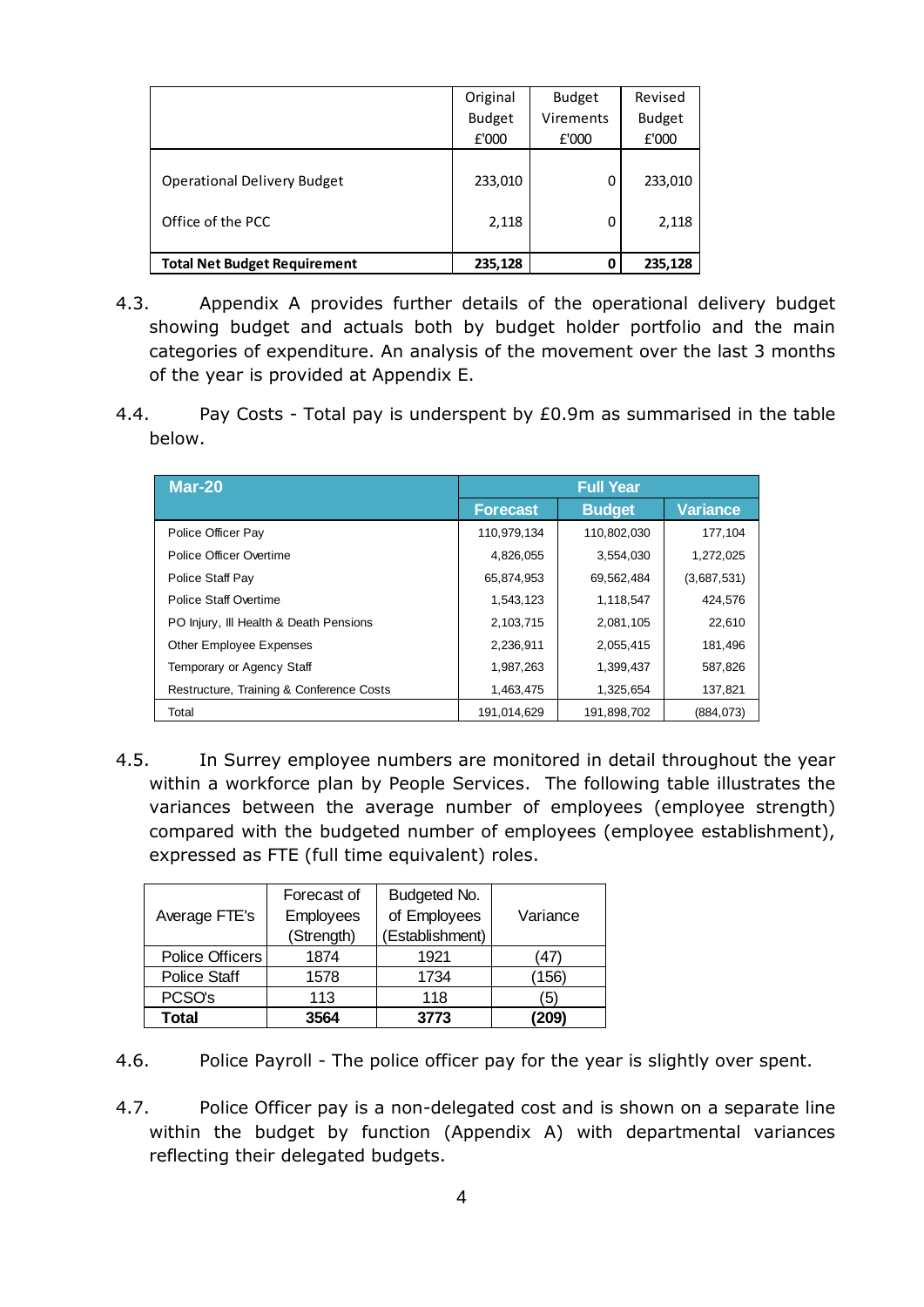4.8. The average number of officers in the force for the year was 1874 FTE compared to the budget of 1921 FTE including the precept increase.

| <b>Officer FTE Forecast</b> |         |         |          |         |         |         |         |               |          |          |          |          |         |
|-----------------------------|---------|---------|----------|---------|---------|---------|---------|---------------|----------|----------|----------|----------|---------|
|                             | Apr-19  | May-19  | $Jun-19$ | Jul-19  | Aug-19  | Sep-19  | Oct-19  | <b>Nov-19</b> | $Dec-19$ | Jan-20   | Feb-20   | Mar-20   | Average |
|                             | month 1 | month 2 | month 3  | month 4 | month 5 | month 6 | month 7 | month 8       | month 9  | month 10 | month 11 | month 12 |         |
| Officer Budget (FTE)        | 1918.70 | 1918.58 | 1918.58  | 1917.58 | 1926.58 | 1924.78 | 1922.78 | 1921.28       | 1921.28  | 1921.28  | 1921.28  | 1921.28  | 1921    |
| Officer Forecast (FTE)      |         |         |          |         |         |         |         |               |          |          |          |          |         |
| Month 1                     | 1,844   | 1,850   | 1.850    | 1,850   | 1,850   | 1,850   | 1,850   | 1,850         | 1,850    | 1,850    | 1,850    | 1,850    | 1,850   |
| Month <sub>2</sub>          | 1,844   | 1,882   | 1,867    | 1,854   | 1,843   | 1,843   | 1,837   | 1,834         | 1,829    | 1,826    | 1,829    | 1,828    | 1,843   |
| Month <sub>3</sub>          | 1,844   | 1,882   | 1,866    | 1,896   | 1,875   | 1,859   | 1,847   | 1,870         | 1,859    | 1,871    | 1,861    | 1,892    | 1,868   |
| Month 4                     | 1,844   | 1,882   | 1,866    | 1,850   | 1,876   | 1,870   | 1,864   | 1,896         | 1,890    | 1,910    | 1,911    | 1,946    | 1,884   |
| Month <sub>5</sub>          | 1,844   | 1,882   | 1,866    | 1,850   | 1,878   | 1,879   | 1,863   | 1,885         | 1,872    | 1,880    | 1,867    | 1,898    | 1,872   |
| Month 6                     | 1,844   | 1,882   | 1.866    | 1.850   | 1,878   | 1.879   | 1,865   | 1,881         | 1,868    | 1.878    | 1,865    | 1,903    | 1,872   |
| Month <sub>7</sub>          | 1,844   | 1,882   | 1,866    | 1,850   | 1,878   | 1,879   | 1,863   | 1,898         | 1,879    | 1,884    | 1,871    | 1,908    | 1,875   |
| Month 8                     | 1,844   | 1,882   | 1,866    | 1,850   | 1,878   | 1,879   | 1,863   | 1,891         | 1,878    | 1,877    | 1,864    | 1,902    | 1,873   |
| Month 9                     | 1,844   | 1,882   | 1.866    | 1,850   | 1.878   | 1,879   | 1,863   | 1,891         | 1,873    | 1,884    | 1,863    | 1,900    | 1,873   |
| Month 10                    | 1,844   | 1,882   | 1,866    | 1,850   | 1,878   | 1,879   | 1,863   | 1,891         | 1,873    | 1,880    | 1,875    | 1,902    | 1,874   |
| Month 11                    | 1,844   | 1,882   | 1.866    | 1,850   | 1,878   | 1,879   | 1,863   | 1,891         | 1,873    | 1,880    | 1,871    | 1,899    | 1,873   |
| Month 12                    | 1,844   | 1,882   | 1,866    | 1,850   | 1,878   | 1,879   | 1,863   | 1,891         | 1,873    | 1,880    | 1,871    | 1,910    | 1,874   |

|                                        |         | Month 11 |        | Month 12      |       |                 |  |
|----------------------------------------|---------|----------|--------|---------------|-------|-----------------|--|
|                                        | Volume  | Rate     | Totall | <b>Volume</b> | Rate  | Total           |  |
| Variance                               | £'000   | £'000    | £'000  | £'000         | £'000 | £'000           |  |
| Police pay, NI & Pension               | (2,526) | 3,553    | 1.027  | (2, 477)      | 3,594 | 1,117           |  |
| Rent and regional and other allowances | (250)   | (697)    | (947)  | (246)         | (707) | (953)           |  |
| <b>Collaboration</b>                   |         |          | (84)   |               |       | 13 <sup>1</sup> |  |
| <b>Total</b>                           | (2,776) | 2,856    | (4)    | (2,723)       | 2,886 | 177             |  |

- 4.9. The above calculations show the force was on average 47 officers under budget which is resulting in a volume underspend of £2.5m (£52.5k per FTE), with a rate overspend of £3.6m relating to officer rates being higher than budgeted. A vacancy factor of 2% is assumed for police officers which is part of the rate variance along with the mix of officers.
- 4.10. Police staff pay is underspent by £3.7m. The staff underspend reflects the vacancy rate being above the 5% target along with a number of vacancies being held pending the implementation of change programmes. The number of staff working in the force remained under establishment for the financial year.
- 4.11. There was an average of 1690 FTE staff for the year, compared to the average budget of 1852 FTE.

|                      | Apr-19  | May-19  | Jun-19  | Jul-19  | Aug-19  | Sep-19  | $Oct-19$ | Nov-19  | $Dec-19$ | Jan-20   | Feb-20   | <b>Mar-20</b>    |      |  |
|----------------------|---------|---------|---------|---------|---------|---------|----------|---------|----------|----------|----------|------------------|------|--|
|                      | month 1 | month 2 | month 3 | month 4 | month 5 | month 6 | month 7  | month 8 | month 9  | month 10 | month 11 | month 12 Average |      |  |
| Staff Budget (FTE)   | 1811.43 | 1836.74 | 1836.74 | 1836.74 | 1857.74 | 1858.74 | 1866.24  | 1864.74 | 1864.74  | 1862.74  | 1862.74  | 1862.74          | 1852 |  |
| staff Forecast (FTE) |         |         |         |         |         |         |          |         |          |          |          |                  |      |  |
| Month 1              | 1,682   | 1.700   | 1.700   | 1.700   | 1.700   | 1.700   | 1,700    | 1.700   | 1.700    | 1.700    | 1.700    | 1.700            | 1699 |  |
| Month 2              | 1,682   | 1,688   | 1,654   | 1,642   | 1,635   | 1,636   | 1,631    | 1,629   | 1,620    | 1,617    | 1,612    | 1,615            | 1638 |  |
| Month <sub>3</sub>   | 1,682   | 1,688   | 1,653   | 1,656   | 1,644   | 1,668   | 1,678    | 1,702   | 1,691    | 1,695    | 1,702    | 1,717            | 1681 |  |
| Month 4              | 1,682   | 1,688   | 1,653   | 1,649   | 1,652   | 1,645   | 1,642    | 1,641   | 1,633    | 1,624    | 1,617    | 1,619            | 1645 |  |
| Month <sub>5</sub>   | 1,682   | 1,688   | 1,653   | 1,649   | 1,661   | 1,694   | 1,693    | 1,706   | 1,694    | 1,690    | 1,694    | 1,710            | 1684 |  |
| Month 6              | 1,682   | 1,688   | 1,653   | 1,649   | 1,661   | 1,673   | 1.706    | 1,718   | 1,704    | 1,703    | 1.710    | 1.727            | 1690 |  |
| Month <sub>7</sub>   | 1,682   | 1,688   | 1,653   | 1,649   | 1,661   | 1,673   | 1,688    | 1,729   | 1,705    | 1,707    | 1,713    | 1,732            | 1690 |  |
| Month 8              | 1,682   | 1,688   | 1.653   | 1,649   | 1.661   | 1,673   | 1.688    | 1.727   | 1,719    | 1.715    | 1,723    | 1.739            | 1693 |  |
| Month 9              | 1,682   | 1,688   | 1,653   | 1,649   | 1,661   | 1,673   | 1,688    | 1,727   | 1,715    | 1,722    | 1,716    | 1,724            | 1691 |  |
| Month 10             | 1,682   | 1,688   | 1,653   | 1,649   | 1,661   | 1,673   | 1,688    | 1,727   | 1,715    | 1,719    | 1,727    | 1,721            | 1692 |  |
| Month 11             | 1,682   | 1,688   | 1,653   | 1,649   | 1,661   | 1,673   | 1,688    | 1,727   | 1,715    | 1,719    | 1,709    | 1,704            | 1689 |  |
| Month 12             | 1,682   | 1,688   | 1,653   | 1,649   | 1,661   | 1,673   | 1,688    | 1,727   | 1,715    | 1,719    | 1,709    | 1,720            | 1690 |  |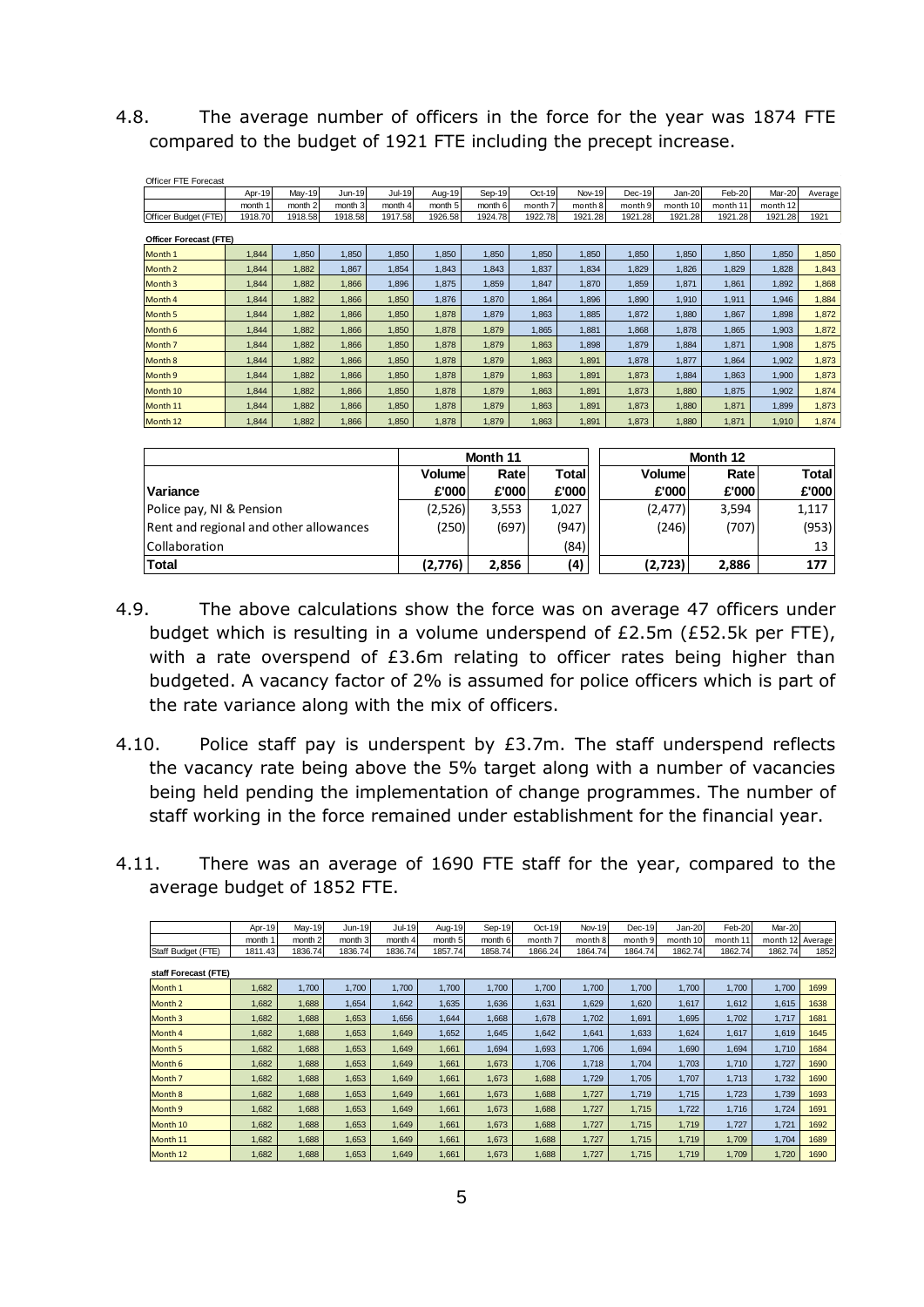|                         |                        | Month 11       |                |                        | Month 12       |                |
|-------------------------|------------------------|----------------|----------------|------------------------|----------------|----------------|
| Variance                | <b>Volume</b><br>£'000 | Ratel<br>£'000 | Total<br>£'000 | <b>Volume</b><br>£'000 | Ratel<br>£'000 | Total<br>£'000 |
| Staff pay, NI & Pension | (5,814)                | 1,547          | (4,267)        | (5,767)                | 2,520          | (3,247)        |
| Enhancements            | (299)                  | (215)          | (514)          | (296)                  | (144)          | (441)          |
| Collaboration           |                        |                | 1,712          |                        |                | 1,424          |
| <b>Total</b>            | (6, 113)               | 1,332          | (3,069)        | (6,063)                | 2,376          | (3,688)        |

- 4.12. The shortfall of 161 staff FTE's results in a £5.8 volume underspend for pay, NI and pension (£35.7k per FTE), that is being offset by a rate overspend of £2.5m.
- 4.13. Staff enhancements and holiday pay have underspends due to being under establishment. The rate and volume variances are based on all posts having these allowances and therefore is not representative of entitlement.
- 4.14. Overtime for both officers and staff by department is shown on Appendix B, with officer overtime overspent by £1.2m and staff overtime overspent by £0.4m.
- 4.15. The force police officer overtime working group continues to monitor spend and provide guidance to reduce spend in this area, the tables below shows spend for both officer and staff overtime over the past four years.

| <b>Police Overtime</b> | Budget £'000 Actual £'000 |       | Variance<br>£'000 | Variance<br>% | Average per<br><b>FTE</b> |
|------------------------|---------------------------|-------|-------------------|---------------|---------------------------|
| 2019-20                | 3,554                     | 4.826 | 1.272             | 36%           | 2,577                     |
| 2018-19                | 4,030                     | 4.270 | 240               | 6%            | 2,241                     |
| 2017-18                | 4,232                     | 6,688 | 2.456             | 58%           | 3,417                     |
| 2016-17                | 3,839                     | 6,568 | 2.729             | 71%           | 3,516                     |

| <b>Staff Overtime</b> | <b>Budget</b><br>£'000 | Actual<br>£'000 | Variance<br>£'000 | Variance<br>% | Average per<br><b>FTE</b> |
|-----------------------|------------------------|-----------------|-------------------|---------------|---------------------------|
| 2019/20 exc PCC       | 1.119                  | 1.543           | 424               | 38%           | 913                       |
| 2019/20 PCC           | 19<br>10               |                 | 9                 | 95%           | 11                        |
| 2019/20 total         | 1.129                  | 1.562           | 434               | 38%           | 945                       |
| 2018/19               | 1,561                  | 1,454           | $-107$            | $-7%$         | 882                       |
| 2017/18               | 1,641                  | 1,853           | 212               | 13%           | 1,101                     |
| 2016/17               | 1.341                  | 1.622           | 281               | 21%           |                           |

4.16. The charts below show Police Officer and Staff overtime by division/department. Appendix B shows the monthly profile of this spend.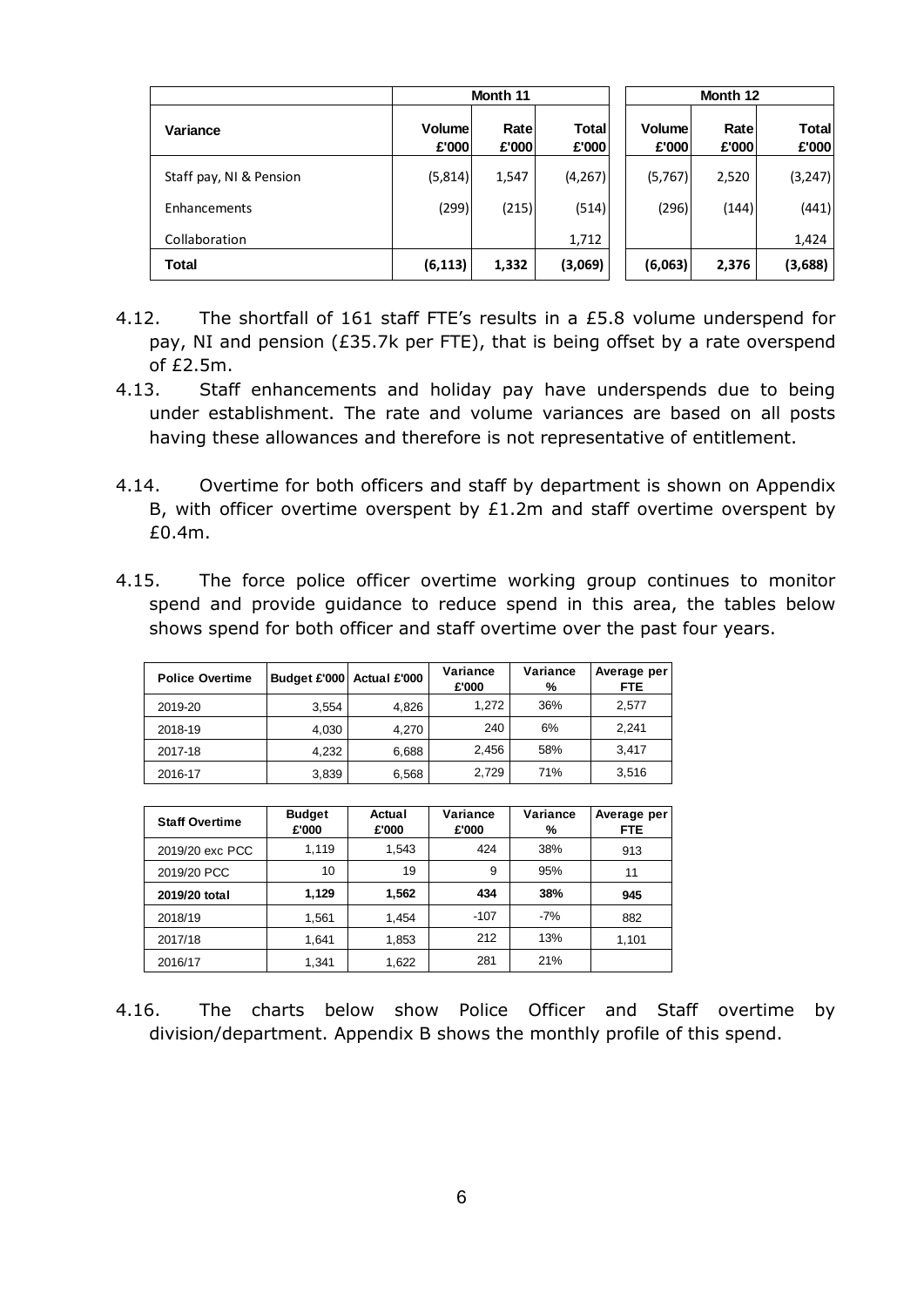

- 4.17. Agency costs
	- 4.17.1. Agency is overspent by £0.6m. The majority of this relates to an overspend on agency costs for implementation of Equip and costs for OP Igil Outside Enquiry Team & SOIT SOLOs offset by vacancies in staff (see 5.27. Specialist Crime).
- 4.18. Training & restructuring costs
	- 4.18.1. There is an overspend of £0.1m on training & restructuring costs with minimal variances across departments.
- 4.19. Other Staff Costs
	- 4.19.1. There is a slight underspend in Other Staff Costs of £0.2m with minimal variances across departments.
- 4.20. Non Pay Budgets

Non pay cost budgets are underspent by £0.5m as shown in the table below. These budgets include costs for premises, transport, supplies & services, financing and income. Income budgets relate to government grants, reimbursed services, secondments and mutual aid arrangements with other police Forces. This income is in addition to the main sources of funding from the core policing grant and council tax precept income.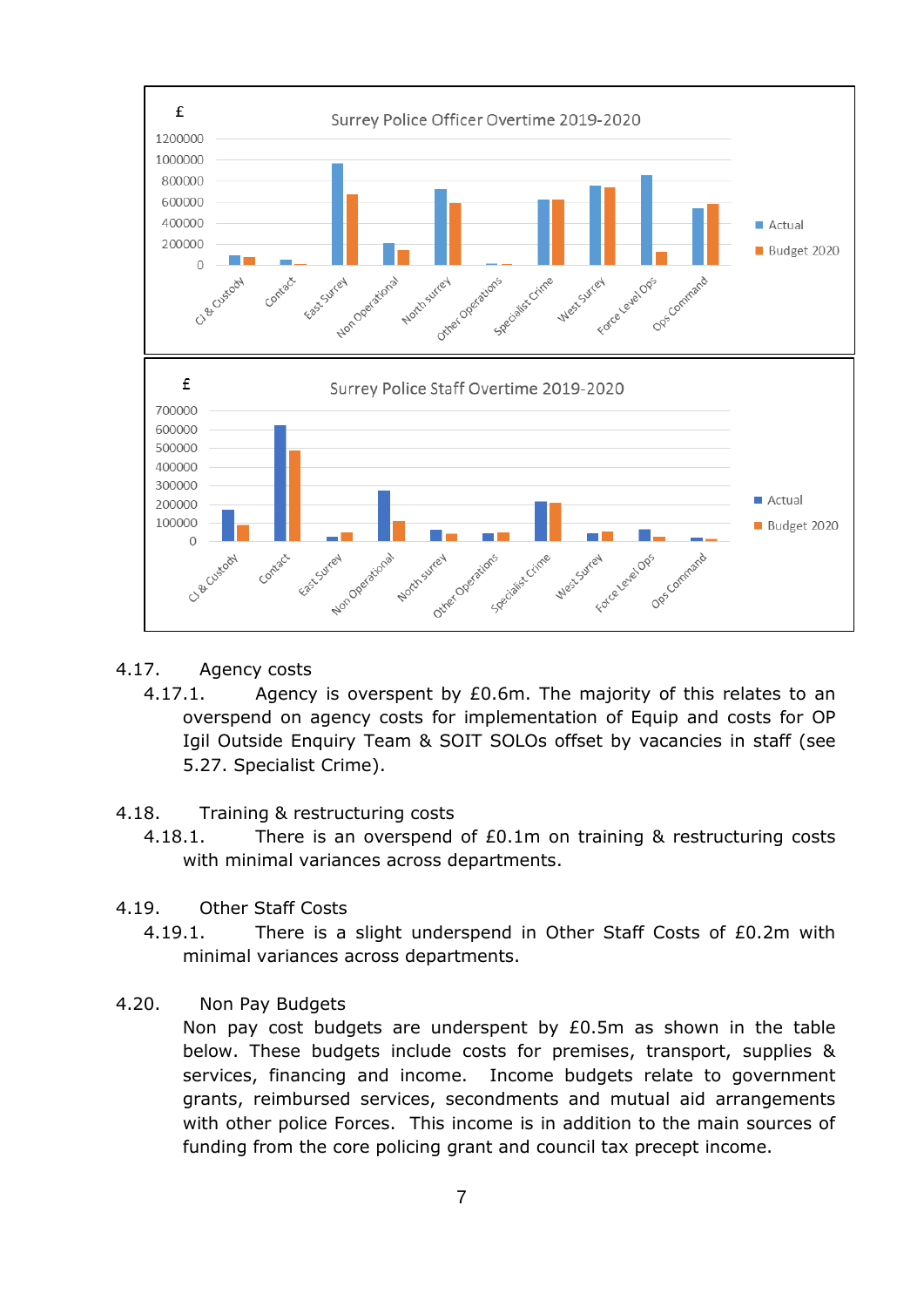| <b>Mar-20</b>                        | <b>Full Year</b> |               |                 |  |  |  |  |  |
|--------------------------------------|------------------|---------------|-----------------|--|--|--|--|--|
|                                      | <b>Forecast</b>  | <b>Budget</b> | <b>Variance</b> |  |  |  |  |  |
| Premises Related Expenditure         | 12,740,193       | 10,765,445    | 1,974,748       |  |  |  |  |  |
| <b>Transport Related Expenditure</b> | 6,104,513        | 5,121,951     | 982,562         |  |  |  |  |  |
| Supplies & Services                  | 27,318,899       | 30,591,103    | (3,272,204)     |  |  |  |  |  |
| Capital financing and contributions  | 7,025,928        | 4,057,180     | 2,968,748       |  |  |  |  |  |
| Grants & Income                      | (12, 555, 638)   | (9,423,965)   | (3, 131, 673)   |  |  |  |  |  |
| Total                                | 40,633,896       | 41,111,714    | (477,818)       |  |  |  |  |  |

#### 4.21. Premises

4.21.1. There is an overspend within Premises totalling £2.0m most of which is due to essential works being carried out around HQ; Building the Future relating to valuation fees and unexpected costs for utilities which is offset against income received from the existing tenants (see 5.27); offset by minimal underspends across departments.

#### 4.22. Transport

- 4.22.1. There is an overspend of £1.0m, relating to the recovery of workshop costs and vehicle repairs within Operations Command Joint.
- 4.23. Supplies & Services

There is an underspend of £3.3m in Supplies & Services. This variance is mainly due to the delays with the Equip project along with the Operations Command underspending in relation to the camera partnership. The Force allocates a annual temporary budget relating to the cost of change which was underspent in 2019/20. ICT also underspent within Supplies & Services due to delays with regional and other projects such as ARK, Sailpoint and EPM.

## 4.24. Financing

4.24.1. There is an overspend of £3.0m, of which £1.0m relates to borrowing repayments for Building the Future, the remaining overspend relates to revenue contributions to capital for Airwaves, Agile Working, Ops Equipment and the Camera Partnership.

## 4.25. Income

4.25.1. There is an over achievement of income of £3.1m primarily due to increased cost recovery for the Camera Partnership and Gatwick recharges within Operations. There is also an overachievement of income for Cyber Crime funding within Specialist Crime (see 4.27.) and some over recovery for Secondments plus income received from new HQ site tenants.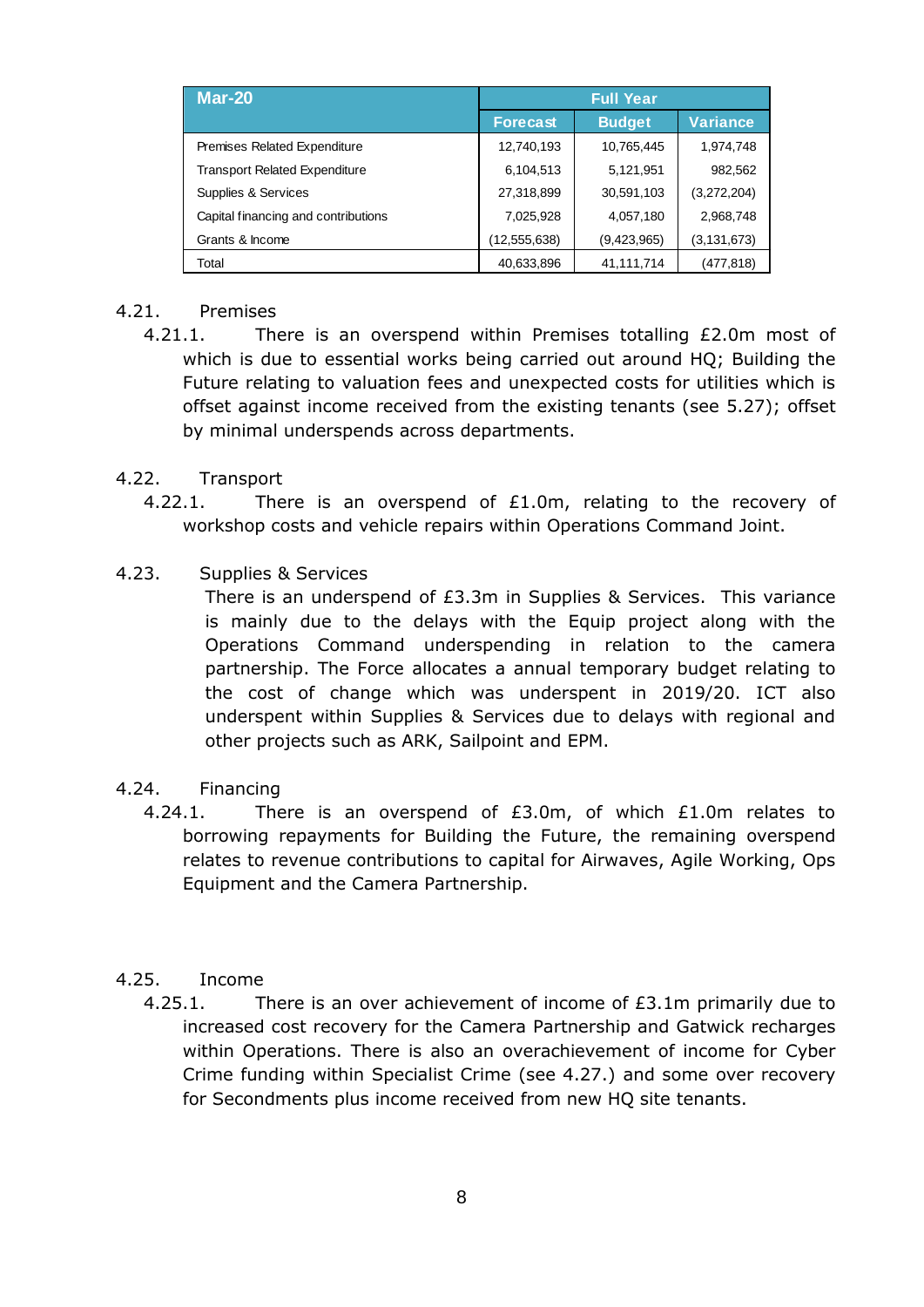#### 4.26. Departmental Narrative

This section gives a narrative on the divisions & departments with significant variances, note the figures relate to delegated budgets only.

- o Local Policing has an overspend of £1.6m, of which £0.5m relates to police officer overtime due to lack of deployable and investigative officers within divisions as a result of restricted duties and further spend on Op Apollo towards the end of the financial year. Staff pay is overspent by £0.4m as some areas are operating above 95% capacity level. Supplies & services are showing an overspend of £0.3m relating to unexpected costs for stray animals and increase spend on ICT kits for probationers. The remainder of the variance is due to transport costs.
- $\circ$  Operations Command have underspent by £1.0m. Whilst they are overspending on Police Officer overtime relating to Op Zoo and for covering Officer vacancies, they are underspending within Other Employee Expenses relating to medical costs and external courses within Training. Income is overachieving by £0.9m relating to camera partnership partly as a result of new camera sites bringing in additional income from Highways England.
- $\circ$  Specialist Crime is underspent by £1.5m which mainly relates to a number of vacancies in Digital Forensics, Op Igil and SOIT. This is partly offset by the amount of outsourcing being utilised to ensure the service is maintained and a contribution to Op Elter (£0.5m). Income has over achieved by £0.7m, mostly due to the Cyber Crime funding received from the Home Office but also reflects the recharging of Surrey officers posted into Sussex posts within Border Policing as well as a reclaim for Op Lavington.
- o Commerical and Finance Services
	- Building the Future is overspent by £0.6m. The premises budget is overspent as a result of running costs of the new HQ site which is partly offset by income received from the tenants on the site and an underspend in Staff Pay.
	- Estates and Facilities are overspent by £2.2m primarily due to premises maintenance costs and the purchasing of uniform to meet the additional volume related to Precept and Op Uplift funded officers within supplies and services being the most significant items (see 5.24.1).
	- Joint Transport is overspent by £0.8m which is mostly related to under recovery of labour due to staff abstractions and vacancies.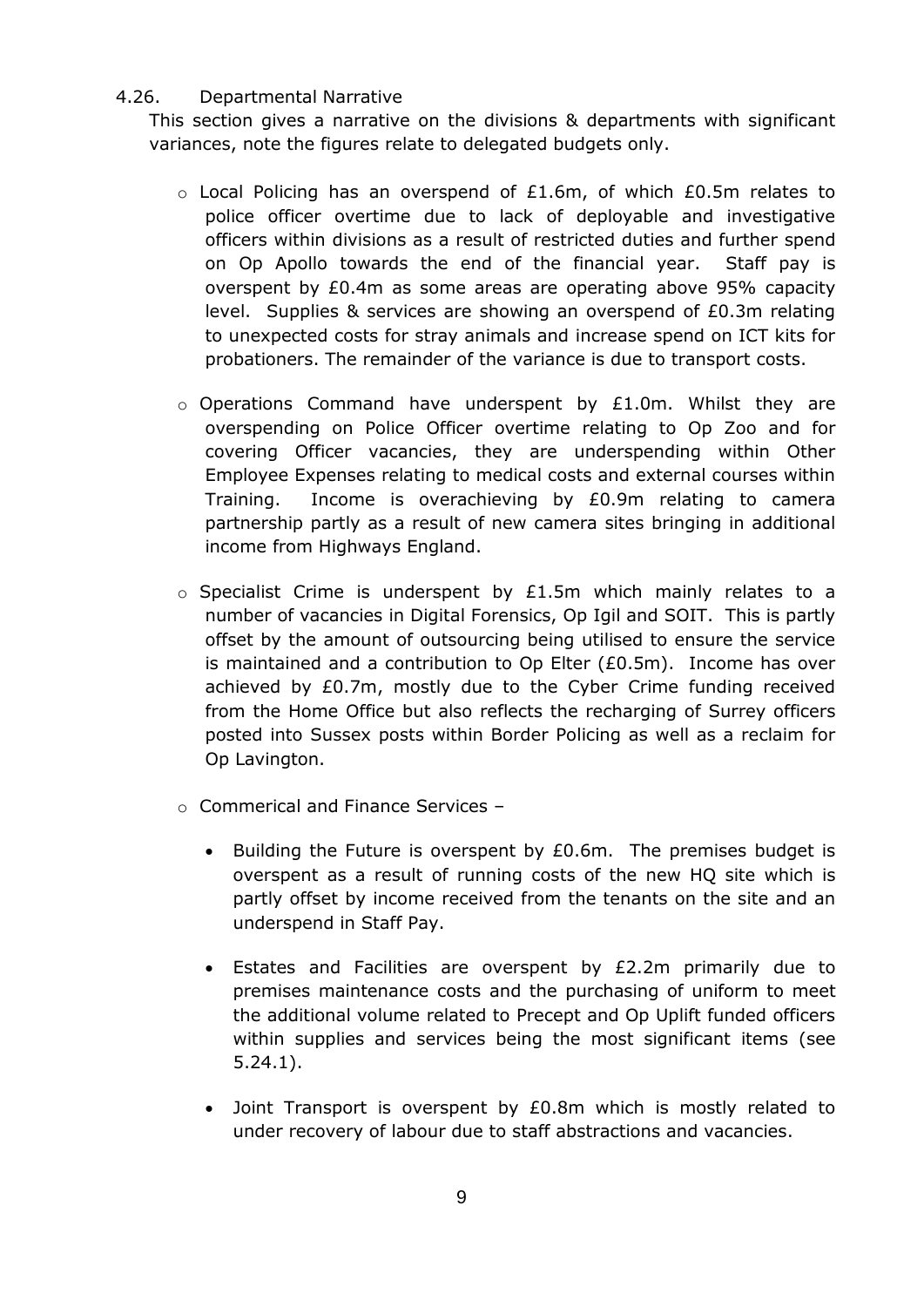- $\circ$  Equip The Equip programme went through a re-plan and delays with the programme meant that expenditure for the year for Surrey was less than budgeted but these costs will now occur in 2020-21. Equip is underspent which consists of an underspend in supplies and services (see 5.24.1), offset by overspends in agency costs for consultants and in staff pay.
- $\circ$  ICT are underspent by £1.3m which is due to carrying some staff vacancies and lower costs than expected for PNC/PND. There has also been a reduction in spending on various projects such as ARK, Sailpoint and EPM.
- $\circ$  People Services There is for an underspend of £0.3m relating to staff vacancies and an over achievement of income.

#### **5. Precept Investment**

5.1. The precept investment approved for 2019/20 allowed for the increase in police officers and police staff, the following table represents the outturn position against the precept investment.

| <b>Expected increase at March 2020</b> | <b>Investment</b><br>provided | <b>Actuals</b><br>31/3/20 |
|----------------------------------------|-------------------------------|---------------------------|
| <b>Employee Group</b>                  | <b>FTE</b>                    | <b>FTE</b>                |
| Police Officers - under strength       | 25                            | 25                        |
| <b>Police Officers - growth</b>        | 64                            | 53                        |
| <b>Police Staff - growth</b>           | 15                            | 15                        |
| PCSO - growth                          | $\Omega$                      | 0                         |
| <b>Investigator Officers - growth</b>  | $\Omega$                      | 16                        |
| <b>Total</b>                           | 104                           | 109                       |

- 5.2. The police officers under strength 25 was achieved by June 2019 whereas the 64 growth will take longer to achieve so to bolster resources while the recruitment lag is present additional PCSO's and Investigative Officers are being recruited. Due to attrition being higher than planned, the forecast to achieve a growth of Police Officers of 64 will now be met in May 2020.
- 5.3. The Investigative officers are temporary and along with the PCSO's these will be managed down as the police officer numbers increase.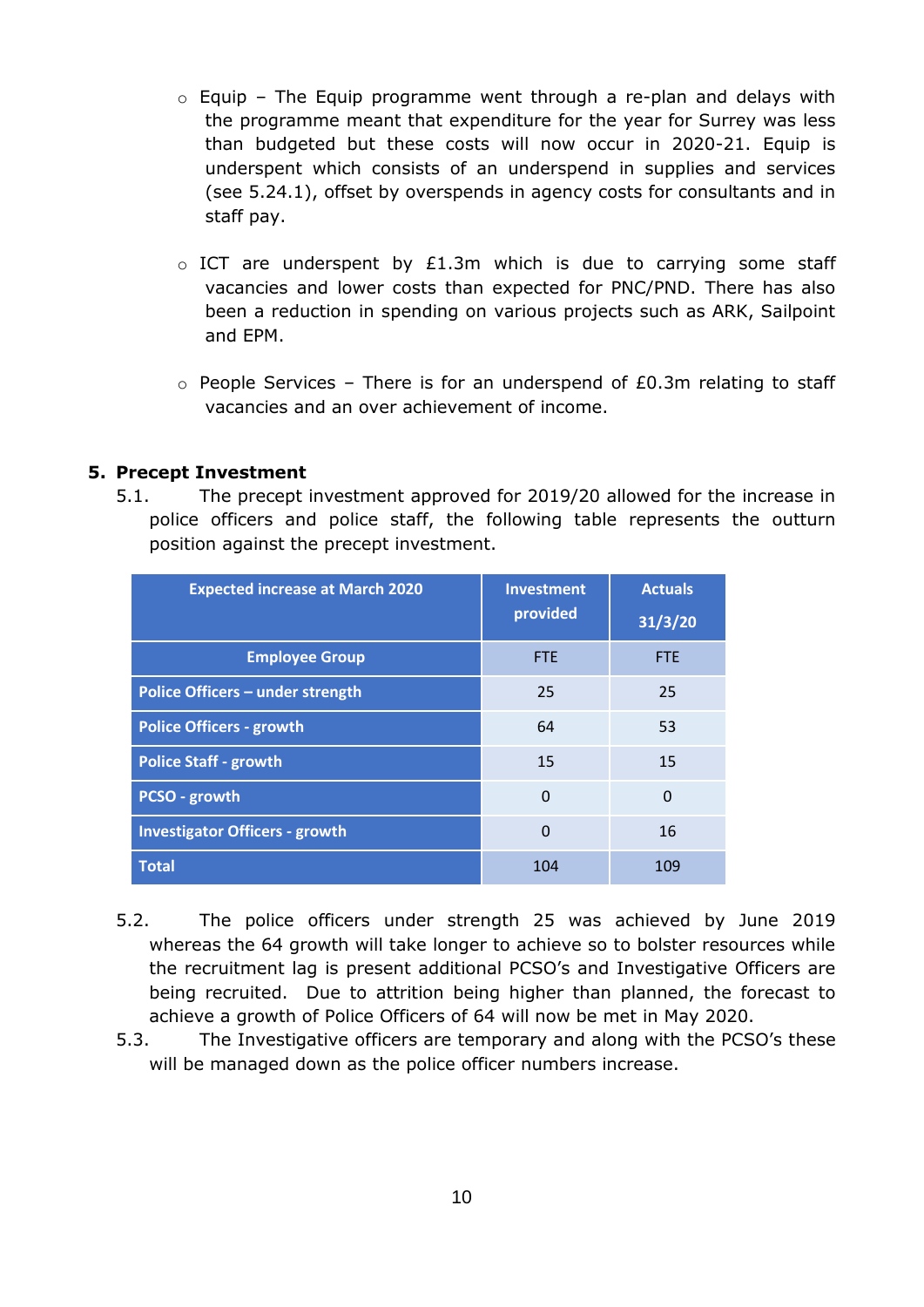## **6. Savings Performance**

6.1. All planned 2019-20 savings were taken at the beginning of the financial year, irrespective of their RAG status. Budget holders unable to make any of these savings are required to detail the reasons in an exception report for consideration and approval. The Strategic Change Board reviews the savings profile over the medium term on an ongoing basis, a summary of the savings schedule is shown in the table below.

|                                                                 | 2019/20 Forecast |
|-----------------------------------------------------------------|------------------|
| <b>Financial Confidence RAG Totals</b>                          | <b>Surrey</b>    |
| <b>Green</b> = on plan & saving will be achieved                | 2,848            |
| $Amber = Some movement to deadline or saving possible$          | $\bf{0}$         |
| $ Red =$ Saving figure or timing likely to be subject to change | 0                |
| Surplus / Deficit brought forward                               |                  |
| <b>Total Savings Plan</b>                                       | 2.848            |

## **7. Financial Provisions and Reserves Transfers**

7.1. A summary of movement between provisions and reserves are shown below. Please note the recommended transfers to specific reserves outlined in the Summary at 2.7 are included in the table.

|                                                                         | Balance at 31<br>March 2019<br>£'000 | Transfers<br>In<br>2019-20<br>£'000 | Transfers<br>Out<br>2019-20<br>£'000 | Balance at<br>31 March<br>2020<br>£'000 |
|-------------------------------------------------------------------------|--------------------------------------|-------------------------------------|--------------------------------------|-----------------------------------------|
| <b>Provisions:</b><br>Restructuring Provision<br>Legal Claims Provision | (109)<br>(721)                       | 0<br>0                              | 0<br>0                               | (109)<br>(721)                          |
| <b>Total Provisions</b>                                                 | (830)                                | 0                                   | 0                                    | (830)                                   |

|                                  | Balance at 31<br>March 2019<br>£'000 | Transfers<br>In<br>£'000 | Transfers<br>Out<br>£'000 | Balance at<br>31 March<br>2020<br>£'000 |
|----------------------------------|--------------------------------------|--------------------------|---------------------------|-----------------------------------------|
| <b>General Fund</b>              |                                      |                          |                           |                                         |
| General Fund                     | (6, 812)                             | (259)                    | 0                         | (7,071)                                 |
| <b>Earmarked Reserves:</b>       |                                      |                          |                           |                                         |
| Chief Constable Reserve          | (571)                                | (500)                    | 0                         | (1,071)                                 |
| <b>OPCC Operational Reserve</b>  | (500)                                | (621)                    | ი                         | (1, 121)                                |
| PCC Estate Strategy Reserve      | (2,800)                              |                          | ი                         | (2,800)                                 |
| Estate Maintenance Reserve       | (48)                                 | 0                        | 48                        | O                                       |
| Cost of Change Reserve           | (1, 443)                             | 0                        | <sup>0</sup>              | (1, 443)                                |
| Local Reserve - Corpoprate Comms | (73)                                 | 0                        | 73                        | O                                       |
| Ill Health/Injury Reserve        | (1,718)                              | O                        | O                         | (1,638)                                 |
| Covid19 Reserve                  | O                                    | (1,000)                  | n                         | (1,000)                                 |
| Insurance Reserve                | (3,288)                              | (1,643)                  | 1,552                     | (3, 379)                                |
| <b>Total Reserves</b>            | (17,253)                             | (4,023)                  | 1,673                     | (19, 603)                               |

## **8. Treasury Management**

8.1. At the end of March £17.4m was held for investment by Surrey County Council under the SLA.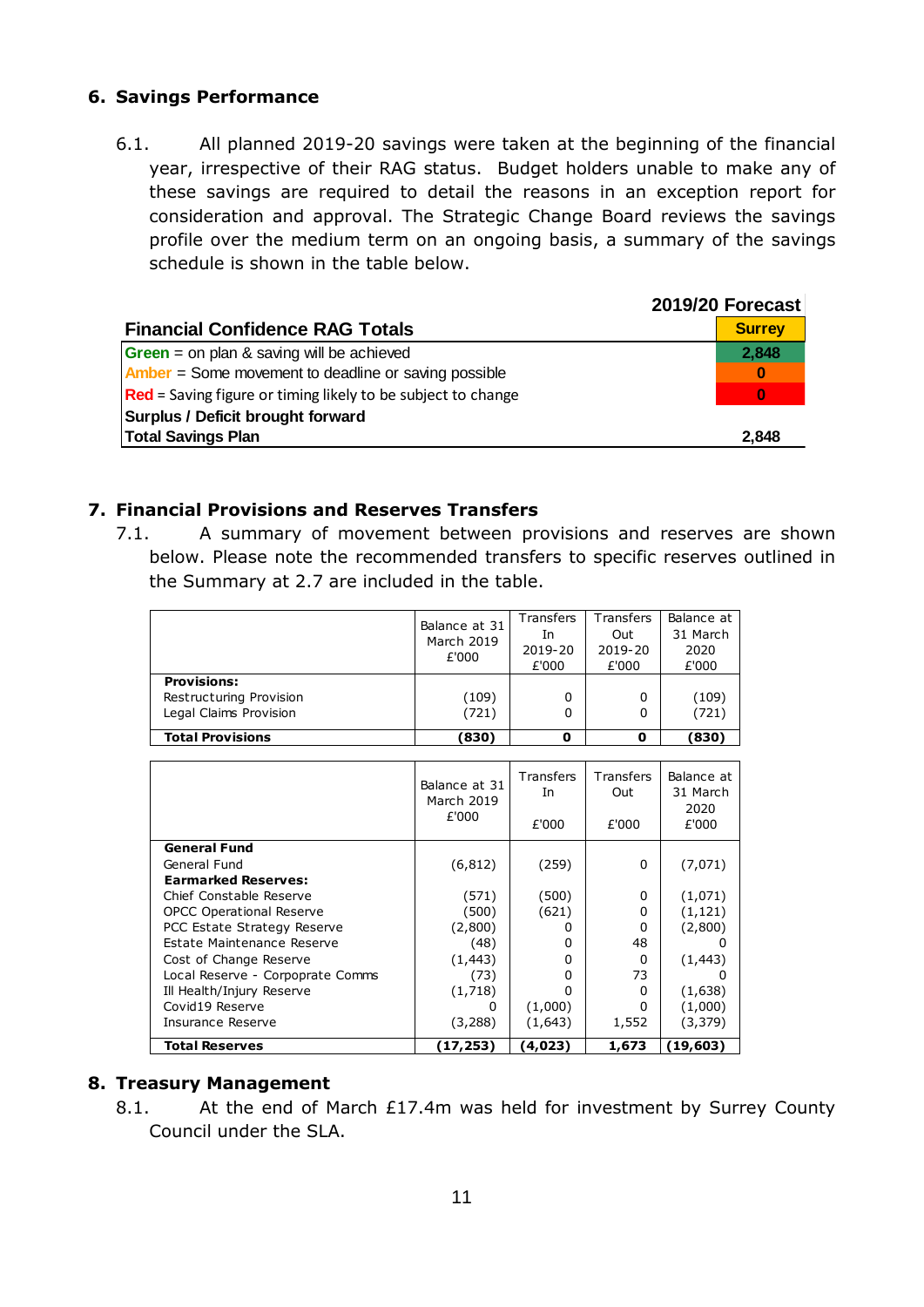- 8.2. Surrey County Council are currently borrowing internally for investment purposes and therefore calculating their interest rate payable as the higher of; the London Inter-Bank BID rate, the Bank of England Rate or the average rate achieved by Surrey County Council.
- 8.3. In March 2019, the PCC entered into an external loan with PWLB for £15.6m In order to purchase land for Building the Future.
- 8.4. All cash balances are lent overnight allowing the flexibility to draw on resources.

## **9. POCA Reserve and Allocations**

- 9.1. The Asset Seizure Reserve is used to earmark money received back from the government as part of the Asset Recovery Incentivisation Scheme (ARIS) whereby the force receives a share of amounts recovered under the Proceeds of Crime Act 2002 (POCA). The level of this reserve is currently maintained as a contingency to cover one year of salary costs for the Asset Seizure team within the Economic Crime Unit. At 01 April 2019 the reserve balance was £0.8m which has reduced to £0.6m as at 31 March 2020.
- 9.2. In-year POCA receipts cover the cost of the Asset Seizure team. Income is received quarterly, and quarters 3 and 4 are still outstanding for 2019-20.

## **10. Capital & Investments**

- 10.1. The overall capital position is detailed at Appendix C.
- 10.2. The capital budget for 2019/20 was approved by the PCC in February 2019 at £22.8m including capital slippage during 2018/19. The force runs a flexible programme managing schemes over a rolling 2 year period enabling schemes to be bought forward or deferred. During the year agreed budget virements have been processed (including capital carried forward from 2018/19) as set out in the table below, resulting in a revised capital budget of £18.1m, this also includes a review of the capital budget during December 2019 to reduce the overall plan.
- 10.3. The capital budget is underspent with an annual spend totalling £9.4m, a summary is shown in the table below.

| Capital Summary 2019/20    | <b>Budget</b> | <b>Actual</b>    | Variance |
|----------------------------|---------------|------------------|----------|
| <b>Portfolio</b>           | £m            | £m               | £m       |
| <b>ICT Schemes</b>         | 5.4           | 1.0I             | (4.3)    |
| Fleet Renewals & Equipment | 3.6           | 3.6              | (0.1)    |
| <b>Estate Strategy</b>     | 3.8           | 1.7              | (2.3)    |
| Operations                 | 1.1           | 0.7              | (0.4)    |
| Local Policing             | 2.6           | 1.2              | (1.3)    |
| Specialist Crime           | 1.7           | 1.2 <sub>l</sub> | (0.5)    |
| <b>Total</b>               | 18.1          | 9.4              | (8.9)    |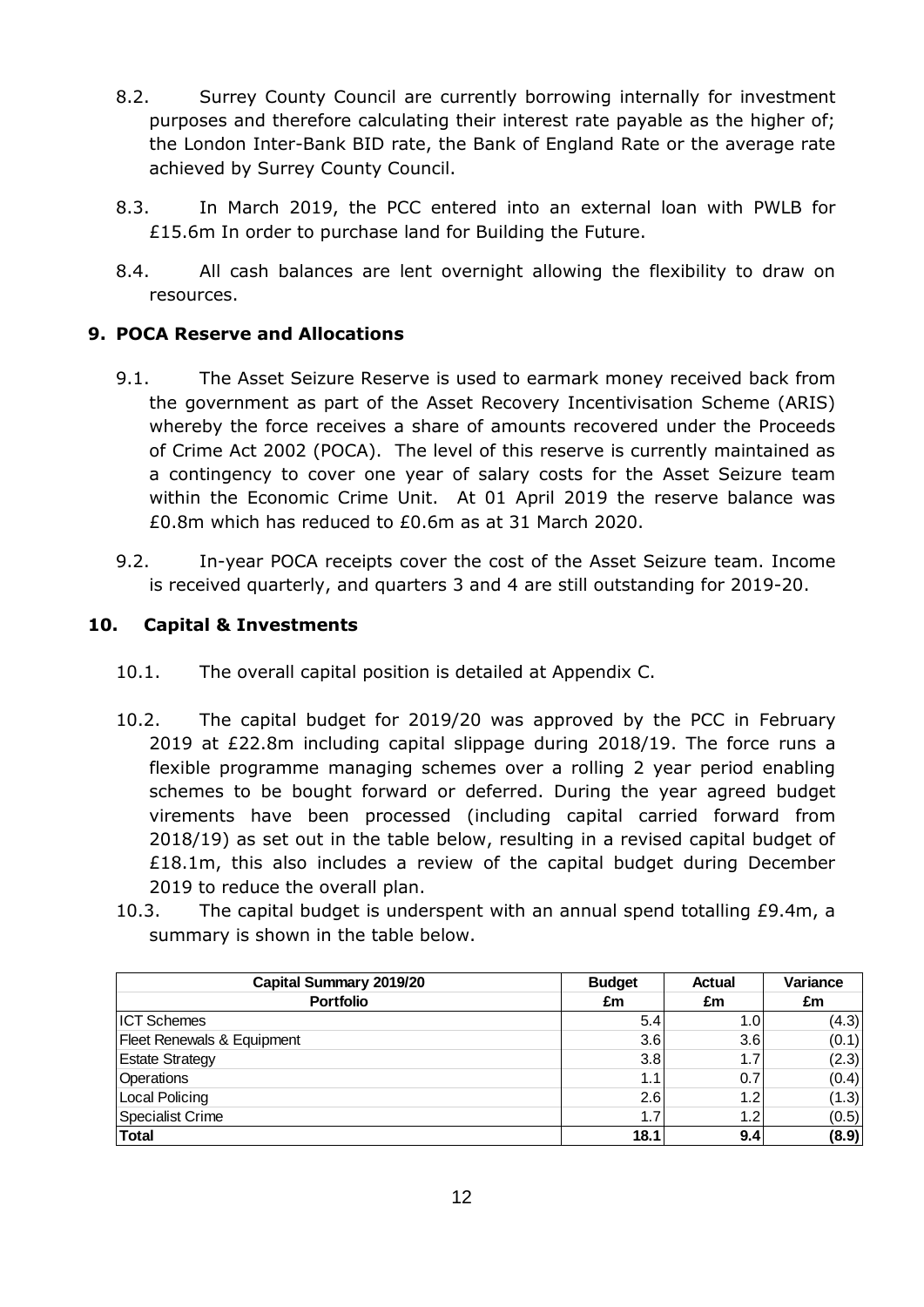10.4. The significant capital projects are ICT and Fleet replacement schemes, Building the Future, Agile Working and Storm-Surrey Contact Centre.

|                            |          | 2020/21 New       |                       |
|----------------------------|----------|-------------------|-----------------------|
|                            | 2019/20  | <b>Budget</b>     | 2020/21 Total         |
| <b>Capital Summary</b>     | Slippage | <b>Allocation</b> | <b>Capital Budget</b> |
| Portfolio                  | £m       | £m                | £m                    |
| <b>ICT Schemes</b>         | 3.7      | 2.8               | 6.4                   |
| Fleet Renewals & Equipment | 0.1      | 3.8               | 3.9                   |
| <b>Estates Strategy</b>    | 2.2      | 2.5               | 4.6                   |
| Operations                 | 0.5      | 0.2               | 0.6                   |
| Local Policing             | 0.8      | 1.3               | 2.2                   |
| Specialist Crime           | 0.3      | 0.0               | 0.3                   |
| <b>Total</b>               | 7.6      | 10.5              | 18.0                  |

10.5. Slippage by individual project is shown at Appendix C and is summarised by department below.

- 10.6. The heavy reliance on ICT or projects with an ICT dependency is apparent on the table above. The majority of the slippage is made up of ICT projects, Storm and Buiding the Future.
- 10.7. Capital expenditure is financed from grants received from the Home Office & other contributions, capital receipts from the sale of assets, and revenue funding. If necessary borrowing can also be used to fund capital expenditure as shown in the table below.

| Source of Funding         | Draft Capital<br>Financing<br>fm | $\%$  |
|---------------------------|----------------------------------|-------|
| Home Office Capital Grant | 0.637                            | 7%    |
| Other Grants and Income   | 0.000                            | $0\%$ |
| Capital Receipts          | 4.462                            | 47%   |
| Revenue Funding           | 3.712                            | 40%   |
| Internal Borrowing        | 0.596                            | 6%    |
| Total                     | 9.407                            | 100%  |

## **11. Risks**

11.1. The following risks and issues to the Operational Delivery Budget have been identified.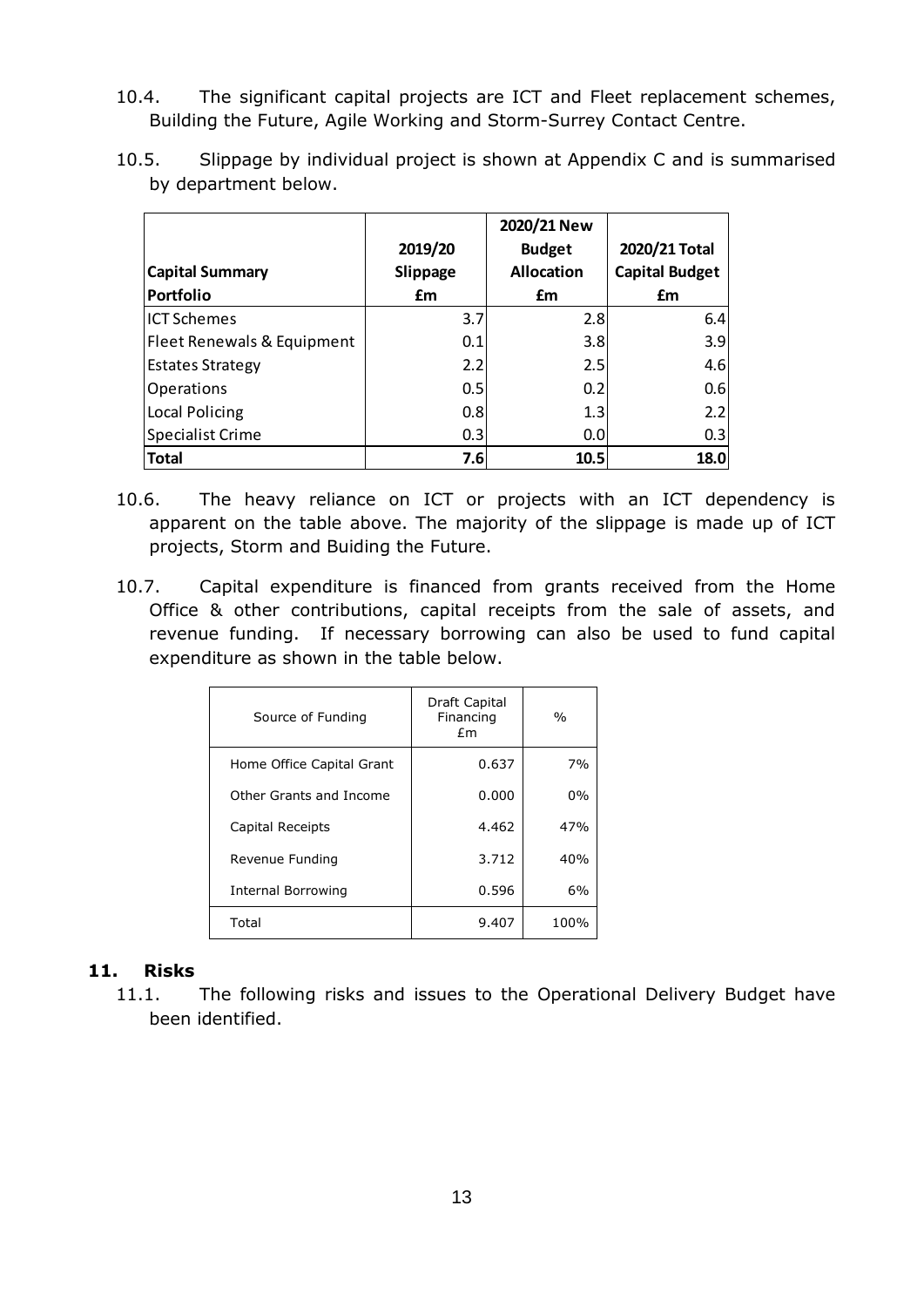| <b>Risk</b>                                                                                                                                                                                                                                                                                                                        | Mitigation/Update                                                                                                                                                                                                                                                                                                       | Owner                                                    |
|------------------------------------------------------------------------------------------------------------------------------------------------------------------------------------------------------------------------------------------------------------------------------------------------------------------------------------|-------------------------------------------------------------------------------------------------------------------------------------------------------------------------------------------------------------------------------------------------------------------------------------------------------------------------|----------------------------------------------------------|
| The Force continues to experience<br>demand from significant historic cases                                                                                                                                                                                                                                                        | Funding has been allocated in<br>19/20 for Op Igil (Specialist Crime),<br>Op Coledale (Public Protection)<br>and Op Heather.                                                                                                                                                                                            | John Boshier<br><b>Specialist Crime</b>                  |
|                                                                                                                                                                                                                                                                                                                                    |                                                                                                                                                                                                                                                                                                                         | Carwyn Hughes<br><b>Public Protection</b>                |
| The financial forecasts presented an<br>of<br>volatility<br>unusual<br>level<br>during<br>2016/17 which was sighted as being<br>due to the new ways of working with<br>budget holders on the learning curve to<br>fully understand their finances. This<br>subsequently reduced the level of<br>confidence in financial forecasts. | The action plan put in place in a<br>response to an internal audit review<br>continues to be implemented, the<br>new forecasting software is now in<br>use for revenue reporting and will<br>be developed further in future<br>months.                                                                                  | Paul Bundy Service<br><b>Director Finance</b>            |
| Covert Human Intelligence Sources<br>There are a number of<br>(CHIS) -<br>ongoing claims which are incurring<br>legal fees                                                                                                                                                                                                         | The financial cost of the claims and<br>associated legal fees have been<br>provided for and were £130k higher<br>the originally estimated.                                                                                                                                                                              | <b>John</b><br><b>Boshier</b><br><b>Specialist Crime</b> |
| COVID19                                                                                                                                                                                                                                                                                                                            | Op Apollo Gold Group has been set<br>light of the COVID19<br>in<br>up<br>Pandemic. There is a likelihood that<br>the Pandemic may have some<br>impact on operational resources as<br>well as financial resources in the<br>foreseeable future but will<br>be<br>regularly monitored to understand<br>the level of spend | Gold<br>Commander,<br>Op Apollo                          |

## **12. Decisions Required**

- 12.1. Financial regulations require the PCC to approve revenue budget transfers greater than £0.5m and the Chief Constable's Chief Finance Officer to approve transfer between £0.1m and £0.5m. The transfers requiring approval are shown on Appendix D.
- 12.2. Financial Regulations require the PCC to approve all changes to the capital budget, these changes are shown on Appendix D; there are some slippages into 2020-21 for Month 12.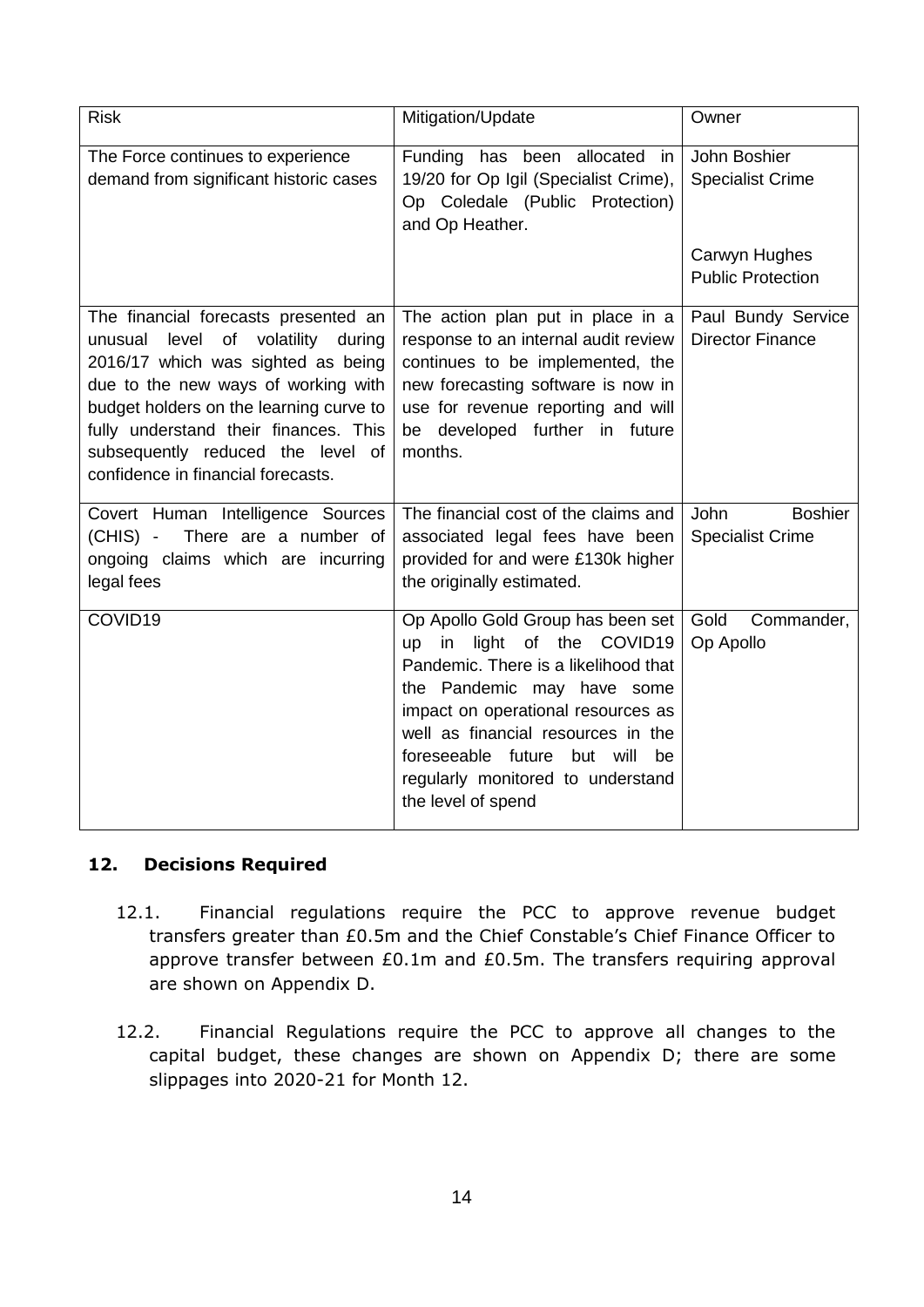## **Appendix A**



| <b>Surrey Corporate Report</b>                |                 |                     |                 |  |  |  |  |  |  |
|-----------------------------------------------|-----------------|---------------------|-----------------|--|--|--|--|--|--|
| <b>Mar-20</b>                                 |                 | <b>Year to Date</b> |                 |  |  |  |  |  |  |
|                                               | <b>Actual</b>   | <b>Budget</b>       | <b>Variance</b> |  |  |  |  |  |  |
| <b>Portfolio</b>                              |                 |                     |                 |  |  |  |  |  |  |
| Local Policing                                | 36,845,821      | 35,228,683          | 1,617,138       |  |  |  |  |  |  |
| Operations                                    | 3,654,008       | 4,697,992           | (1,043,984)     |  |  |  |  |  |  |
| <b>Specialist Crime</b>                       | 18,118,167      | 19,592,445          | (1,474,278)     |  |  |  |  |  |  |
| <b>Corporate Services Sussex</b>              | 1,281,848       | 1,269,065           | 12,783          |  |  |  |  |  |  |
| <b>Corporate Services Surrey</b>              | 6,759,630       | 9,141,216           | (2,381,586)     |  |  |  |  |  |  |
| Information & Communication Technology        | 13,677,567      | 14,976,080          | (1, 298, 513)   |  |  |  |  |  |  |
| People Services                               | 5,978,103       | 6,261,705           | (283, 602)      |  |  |  |  |  |  |
| Equip                                         | 1,912,449       | 3,570,017           | (1,657,568)     |  |  |  |  |  |  |
| <b>Commercial and Finance Services</b>        | 32,441,798      | 27,471,183          | 4,970,615       |  |  |  |  |  |  |
| Non-Delegated                                 | 110,979,134     | 110,802,030         | 177, 104        |  |  |  |  |  |  |
| <b>Operational Policing Total</b>             | 231,648,524     | 233,010,416         | (1, 361, 892)   |  |  |  |  |  |  |
| PCC for Surrey Police                         | 2,097,465       | 2,117,933           | (20, 468)       |  |  |  |  |  |  |
| <b>Total Police Fund</b>                      | 233,745,990     | 235,128,349         | (1, 382, 359)   |  |  |  |  |  |  |
| Funding                                       | (234, 004, 913) | (235, 128, 349)     | 1,123,436       |  |  |  |  |  |  |
| <b>Grand Total</b>                            | (258, 924)      |                     | (258, 924)      |  |  |  |  |  |  |
| <b>Cost Type PCC</b><br>PCC for Surrey Police | 2,097,465       | 2,117,933           | (20, 468)       |  |  |  |  |  |  |
| <b>PCC Total</b>                              | 2,097,465       | 2,117,933           | (20, 468)       |  |  |  |  |  |  |
| <b>Cost Type</b>                              |                 |                     |                 |  |  |  |  |  |  |
| Police Officer Pay                            | 110,979,134     | 110,802,030         | 177,104         |  |  |  |  |  |  |
| Police Officer Overtime                       | 4,826,055       | 3,554,030           | 1,272,025       |  |  |  |  |  |  |
| Police Staff Pay                              | 65,874,953      | 69,562,484          | (3,687,531)     |  |  |  |  |  |  |
| <b>Police Staff Overtime</b>                  | 1,543,123       | 1,118,547           | 424,576         |  |  |  |  |  |  |
| PO Injury, Ill Health & Death Pensions        | 2,103,715       | 2,081,105           | 22,610          |  |  |  |  |  |  |
| Other Employee Expenses                       | 2,236,911       | 2,055,415           | 181,496         |  |  |  |  |  |  |
| Temporary or Agency Staff                     | 1,987,263       | 1,399,437           | 587,826         |  |  |  |  |  |  |
| Restructure, Training & Conference Costs      | 1,463,475       | 1,325,654           | 137,821         |  |  |  |  |  |  |
| Premises Related Expenditure                  | 12,740,193      | 10,765,445          | 1,974,748       |  |  |  |  |  |  |
| <b>Transport Related Expenditure</b>          | 6,104,513       | 5,121,951           | 982,562         |  |  |  |  |  |  |
| Supplies & Services                           | 27,318,899      | 30,591,103          | (3,272,204)     |  |  |  |  |  |  |
| Capital financing and contributions           | 7,025,928       | 4,057,180           | 2,968,748       |  |  |  |  |  |  |
| Grants & Income                               | (12, 555, 638)  | (9, 423, 965)       | (3, 131, 673)   |  |  |  |  |  |  |
| <b>Total Force</b>                            | 231,648,524     | 233,010,416         | (1,361,892)     |  |  |  |  |  |  |
| Funding                                       | (234, 004, 913) | (235, 128, 349)     | 1,123,436       |  |  |  |  |  |  |
| <b>Grand Total</b>                            | (258, 923)      |                     | (258, 923)      |  |  |  |  |  |  |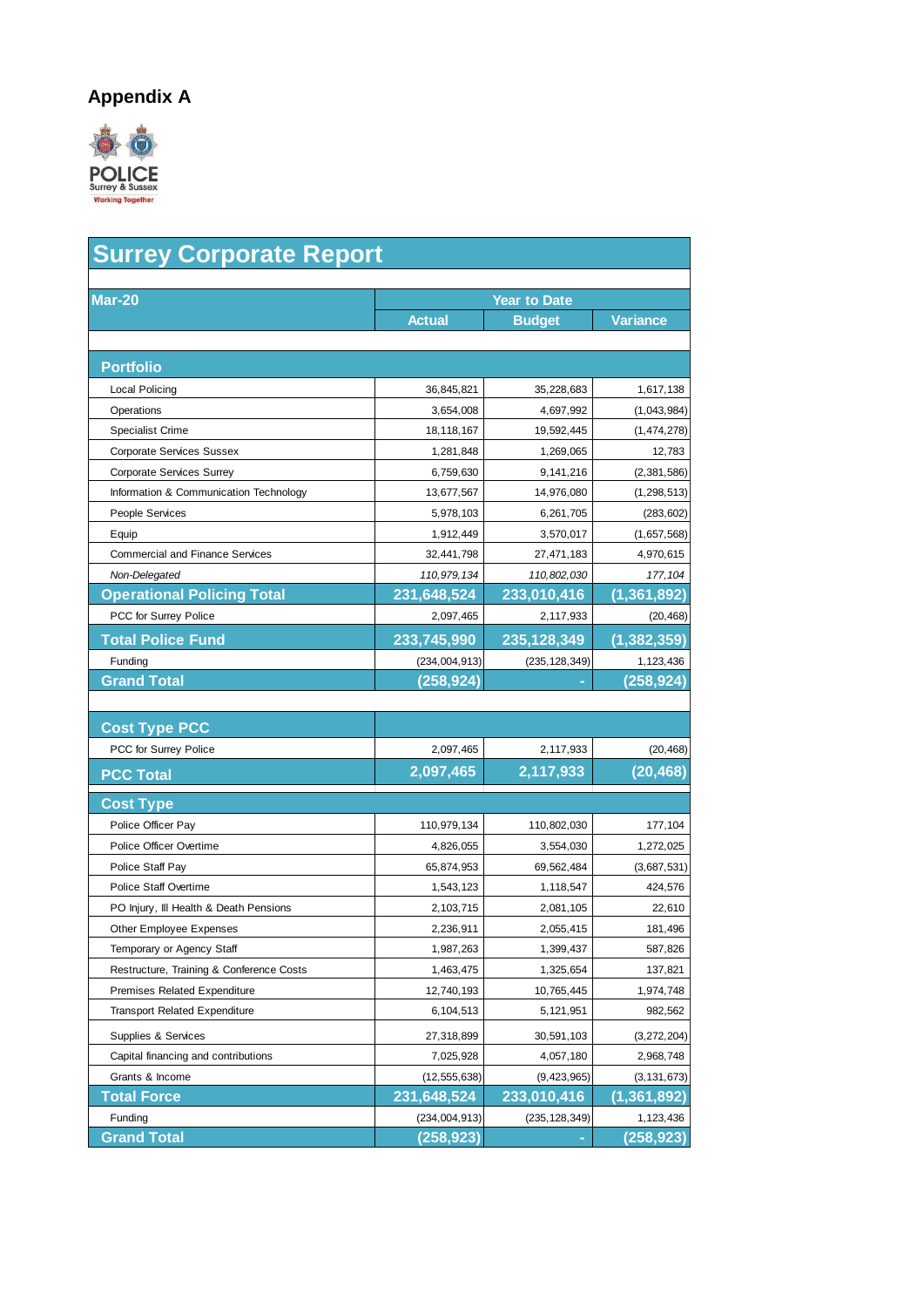## Appendix B Overtime by Division/Department

| Surrey Police Officer Overtime   |    | 2019/20 |        |        |        |        |        |        |        |         |        |         |         |        |                     |         |
|----------------------------------|----|---------|--------|--------|--------|--------|--------|--------|--------|---------|--------|---------|---------|--------|---------------------|---------|
|                                  |    | Actual  | Actual | Actual | Actual | Actual | Actual | Actual | Actual | Actual  | Actual | Actual  | Actual  | Actual | <b>Budget</b>       | Var     |
| Department                       | £k | Apr     | May    | Jun    | Jul    | Aug    | Sep    | Oct    | Nov    | Dec     | Jan    | Feb     | Mar     |        | Full Year Full Year |         |
| <b>West Surrey</b>               |    | $-33.3$ | 105.9  | 98.5   | 34.6   | 39.4   | 83.4   | 51.2   | 45.3   | 41.0    | 105.2  | 88.0    | 93.7    | 752.9  | 741.0               | 11.9    |
| East Surrey                      |    | 23.3    | 121.0  | 108.0  | 50.8   | 57.9   | 77.7   | 76.1   | 66.9   | 60.1    | 96.7   | 94.1    | 136.7   | 969.3  | 671.4               | 297.9   |
| North Surrey                     |    | $-23.9$ | 93.8   | 102.4  | 47.9   | 32.6   | 64.7   | 47.9   | 38.0   | 61.1    | 99.0   | 83.9    | 74.7    | 722.1  | 590.7               | 131.4   |
| Specialist Crime                 |    | $-4.0$  | 52.3   | 51.3   | 51.8   | 42.8   | 45.4   | 49.2   | 49.4   | 54.8    | 64.4   | 74.4    | 87.8    | 619.6  | 619.5               | 0.1     |
| <b>Operations Local - Surrey</b> |    | $-34.7$ | 21.3   | 24.5   | 20.8   | 11.2   | 13.3   | 17.5   | 33.0   | 25.7    | 22.8   | 26.1    | 172.5   | 354.0  | 120.0               | 234.0   |
| <b>Operations Command Joint</b>  |    | 62.0    | 68.0   | 67.3   | 3.0    | 48.7   | 47.6   | 46.7   | 48.7   | 43.3    | 67.5   | 43.3    | $-9.7$  | 536.4  | 578.6               | $-42.2$ |
| <b>Criminal Justice</b>          |    | $-11.8$ | 13.1   | 13.6   | 6.3    | 4.9    | 8.4    | 6.4    | 6.8    | 4.6     | 16.2   | 8.9     | 14.5    | 91.9   | 74.0                | 17.9    |
| Contact                          |    | $-0.5$  | 6.4    | 9.0    | 1.5    | 2.0    | 5.6    | 1.9    | 1.4    | 2.1     | 9.4    | 4.9     | 4.8     | 48.5   | 5.9                 | 42.6    |
| Professional standards           |    | 0.3     | 1.4    | 0.5    | 4.4    | 1.0    | 1.9    | 2.2    | 0.9    | 0.9     | 0.4    | 1.1     | 3.2     | 18.2   | 12.0                | 6.2     |
| <b>Force Level Operations</b>    |    | $-1.9$  | 26.9   | 71.1   | 43.5   | 6.2    | 40.4   | 53.8   | 125.7  | 64.8    | 30.7   | 12.1    | 30.2    | 503.5  | 6.9                 | 496.6   |
| DCC - Surrey                     |    | 0.2     | 0.2    | 0.1    | 0.0    | 0.0    | 0.0    | 0.0    | 0.0    | 0.0     | 0.0    | 0.2     | 0.3     | 1.0    | 0.5                 | 0.5     |
| Service Quality                  |    | 0.0     | 0.0    | 0.0    | 0.0    | 0.0    | 0.0    | 0.0    | 0.0    | 0.0     | 0.0    | 0.0     | 0.0     | 0.0    | 0.0                 | 0.0     |
| <b>Chief Officers</b>            |    | $-0.2$  | 0.6    | 1.6    | 1.4    | 0.9    | 1.4    | 1.5    | 1.0    | 1.9     | 1.0    | 1.2     | 3.4     | 15.7   | 3.0                 | 12.7    |
| Central Corporate                |    | 139.8   | 0.0    | 0.0    | 17.6   | 0.0    | 7.3    | 0.0    | 14.8   | $-13.9$ | 4.8    | $-10.6$ | $-20.0$ | 139.8  | 0.0                 | 139.8   |
| CDD                              |    | 0.0     | 0.0    | 0.0    | 0.0    | 0.0    | 0.0    | 0.0    | 0.0    | 0.0     | 0.0    | 0.0     | 0.0     | 0.0    | 0.0                 | 0.0     |
| Specials                         |    | $-0.6$  | 0.1    | 0.6    | 0.1    | 0.0    | 0.1    | 0.0    | 0.2    | 0.2     | 0.0    | 0.0     | 0.0     | 0.7    | 0.0                 | 0.7     |
| IΤ                               |    | 0.0     | 0.0    | 0.0    | 0.4    | 0.0    | 0.0    | 0.0    | 0.2    | 0.0     | 0.1    | 0.2     | 0.8     | 1.7    | 0.0                 | 1.7     |
| Cost of Change                   |    | 0.0     | 0.0    | 0.0    | 0.0    | 0.0    | 0.0    | 0.0    | 0.0    | 0.0     | 0.0    | 0.0     | 0.3     | 0.3    | 0.0                 | 0.3     |
| People Services                  |    | $-5.9$  | 6.1    | 2.9    | 2.0    | 3.1    | 3.3    | 2.9    | 10.0   | 3.5     | 5.9    | 4.9     | 11.7    | 50.4   | 130.6               | $-80.2$ |
| Total                            |    | 108.8   | 517.1  | 551.4  | 286.1  | 250.7  | 400.5  | 357.4  | 442.3  | 350.1   | 524.1  | 432.7   | 604.9   | 4826.1 | 3554.1              | 1272.0  |

| Surrey Police Staff Overtime           |    |         |        |        |         |        |        | 2019/20 |        |            |        |        |         |        |                     |         |
|----------------------------------------|----|---------|--------|--------|---------|--------|--------|---------|--------|------------|--------|--------|---------|--------|---------------------|---------|
|                                        |    | Actual  | Actual | Actual | Actual  | Actual | Actual | Actual  | Actual | Actual     | Actual | Actual | Actual  | Actual | Budget              | Var     |
| Department                             | £k | Apr     | Mav    | Jun    | Jul     | Aug    | Sep    | Oct     | Nov    | <b>Dec</b> | Jan    | Feb    | Mar     |        | Full Year Full Year |         |
| <b>West Surrey</b>                     |    | $-3.1$  | 3.9    | 4.3    | 4.6     | 4.6    | 4.1    | 2.9     | 3.9    | 5.2        | 4.0    | 4.5    | 7.1     | 46.1   | 52.9                | $-6.8$  |
| East Surrey                            |    | 0.5     | 2.6    | 3.0    | 2.7     | 2.1    | 2.7    | 2.1     | 1.1    | 1.9        | 2.2    | 1.9    | 2.9     | 25.6   | 49.2                | $-23.6$ |
| North Surrev                           |    | $-0.6$  | 5.9    | 7.7    | 4.9     | 3.0    | 5.5    | 6.1     | 4.7    | 3.3        | 4.8    | 7.1    | 9.4     | 61.8   | 41.1                | 20.7    |
| Specialist Crime                       |    | $-28.8$ | 21.1   | 18.3   | 31.3    | 15.6   | 20.3   | 19.5    | 20.1   | 26.0       | 22.5   | 21.9   | 28.2    | 216.0  | 207.8               | 8.2     |
| <b>Operations Local - Surrey</b>       |    | $-0.6$  | 2.9    | 2.6    | 5.3     | 0.8    | 1.5    | 1.9     | 1.7    | 1.8        | 1.8    | 1.9    | 3.9     | 25.5   | 6.0                 | 19.5    |
| <b>Operations Command Joint</b>        |    | $-2.4$  | 2.2    | 3.0    | 6.0     | 0.5    | 2.4    | 1.3     | 3.2    | 1.7        | 1.2    | 2.3    | 3.0     | 24.5   | 15.8                | 8.7     |
| <b>Criminal Justice</b>                |    | 1.5     | 14.9   | 16.5   | 9.3     | 7.8    | 13.5   | 11.4    | 10.6   | 14.4       | 17.9   | 18.6   | 37.3    | 173.6  | 88.9                | 84.7    |
| Contact                                |    | $-10.7$ | 64.2   | 66.0   | 40.2    | 49.4   | 67.1   | 49.6    | 45.6   | 43.3       | 65.0   | 57.9   | 86.8    | 624.5  | 487.4               | 137.1   |
| Professional standards                 |    | $-0.6$  | 0.9    | 0.8    | 3.8     | 0.3    | 1.8    | 0.8     | 1.5    | 2.1        | 1.8    | 1.3    | 2.1     | 16.6   | 23.0                | $-6.4$  |
| <b>Force Level Operations</b>          |    | $-1.7$  | 1.4    | 7.3    | 8.4     | 0.6    | 4.8    | 0.7     | 1.6    | 1.5        | 1.0    | 1.3    | 13.3    | 40.3   | 20.0                | 20.3    |
| DCC - Surrey                           |    | 1.1     | 0.0    | 0.9    | 0.0     | 0.0    | 0.0    | 0.0     | 0.0    | 0.0        | 0.0    | 0.0    | 0.0     | 2.1    |                     | 2.1     |
| Central Corporat                       |    | 46.8    | 0.0    | 0.0    | $-26.3$ | 0.0    | 31.5   | 0.0     | 3.2    | $-0.6$     | 2.2    | 1.8    | $-11.8$ | 46.8   |                     | 46.8    |
| Service Quality                        |    | $-0.9$  | 5.2    | 3.8    | 3.1     | 1.1    | 3.9    | 3.8     | 3.5    | 5.0        | 3.5    | 4.4    | 8.1     | 44.5   | 50.0                | $-5.5$  |
| <b>Chief Officers</b>                  |    | 0.4     | 0.0    | 0.0    | 0.0     | 0.0    | 0.0    | 0.0     | 0.0    | 0.0        | 0.0    | 0.0    | 0.0     | 0.4    | 0.5                 | $-0.1$  |
| <b>Commercial and Finance Services</b> |    | 0.0     | 0.1    | 0.0    | 0.1     | 0.0    | 0.1    | 0.2     | $-0.1$ | 0.3        | 0.1    | 0.0    | 0.0     | 0.9    | 1.6                 | $-0.7$  |
| Joint Transport                        |    | $-5.6$  | 1.6    | 1.6    | 4.6     | 2.9    | 5.6    | 2.8     | 6.0    | 3.6        | 3.2    | 4.2    | 9.7     | 40.2   | 0.1                 | 40.1    |
| <b>Estates</b>                         |    | $-2.7$  | 6.0    | 8.8    | 9.1     | 9.1    | 0.5    | 8.5     | 6.3    | 6.7        | 7.2    | 10.0   | 15.6    | 85.0   | 35.0                | 50.0    |
| CDD                                    |    | $-0.6$  | 0.5    | 1.1    | 0.8     | 0.5    | 0.1    | 0.7     | 0.2    | 0.6        | 3.0    | 0.8    | 1.1     | 9.0    | 11.0                | $-2.0$  |
| <b>Specials</b>                        |    | $-1.0$  | 0.3    | 0.1    | 0.3     | 0.0    | 0.4    | 0.2     | 0.3    | 0.2        | 0.0    | 0.3    | 0.2     | 1.4    | 0.4                 | 1.0     |
| IΤ                                     |    | $-5.9$  | 2.9    | 3.9    | 10.9    | 3.8    | $-0.5$ | 2.9     | 2.7    | 3.9        | 2.2    | 3.8    | 6.0     | 36.7   | 22.0                | 14.7    |
| Cost of Change                         |    | 0.0     | 0.0    | 0.0    | 0.0     | 0.0    | 0.0    | 0.0     | 0.0    | 0.2        | 0.0    | 0.0    | 0.0     | 0.2    | 1.8                 | $-1.6$  |
| <b>People Services</b>                 |    | 0.6     | 2.4    | 1.7    | 2.2     | 1.6    | 0.2    | 2.3     | 2.1    | 2.0        | 1.3    | 1.0    | 3.9     | 21.3   | 3.9                 | 17.4    |
| PCC for Surrey Police                  |    | $-0.5$  | 1.8    | 1.7    | 3.3     | 0.0    | 1.2    | 1.6     | 2.3    | 1.7        | 1.1    | 2.4    | 3.0     | 19.5   | 10                  | 9.5     |
| Total                                  |    | $-14.7$ | 140.7  | 153.2  | 124.7   | 103.7  | 167.0  | 119.2   | 120.3  | 124.8      | 145.9  | 147.6  | 229.9   | 1562.3 | 1128.4              | 433.9   |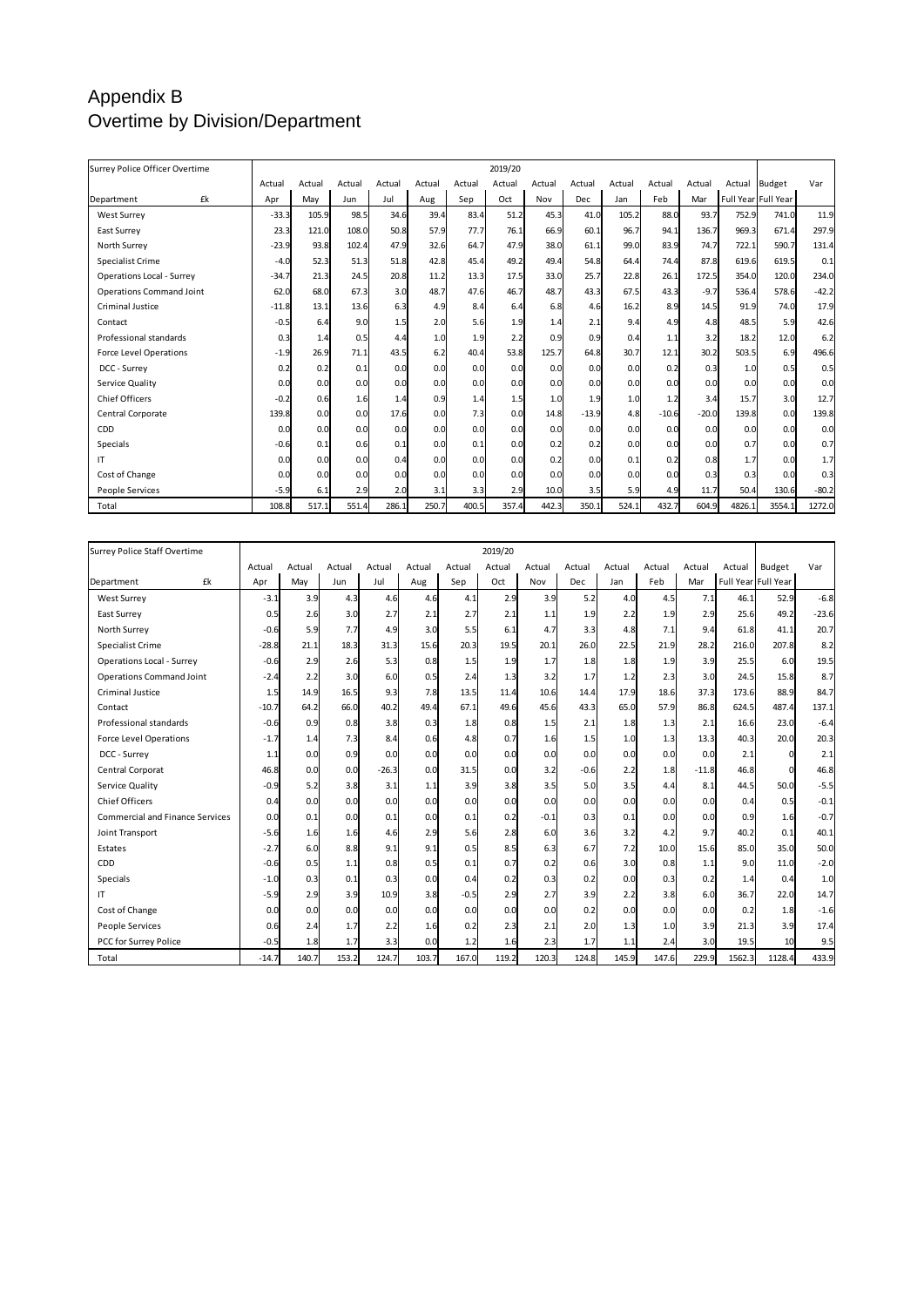### **Appendix C Capital Budget Position at 31 March 2020**

| <b>Scheme</b>                                                    | Chief                    |                                | Total 19-20 Actual Spend | <b>Full Year</b>          | Slippage                      | 2020-21                                   | Total                         |
|------------------------------------------------------------------|--------------------------|--------------------------------|--------------------------|---------------------------|-------------------------------|-------------------------------------------|-------------------------------|
|                                                                  | Officer                  | <b>Budget</b><br>(incl. Conts) | Apr-19-Mar-20            | <b>Budget</b><br>Variance |                               | <b>Budget</b><br>Allocated                | 20-21<br><b>Budget</b>        |
| <b>IT Renewal &amp; Upgrades</b>                                 |                          |                                |                          |                           |                               |                                           |                               |
|                                                                  |                          |                                |                          |                           |                               |                                           |                               |
| <b>End User Devices</b>                                          |                          |                                |                          |                           |                               |                                           |                               |
| Hardware Refresh Desktop & Laptops<br>Windows 10                 | CIO                      | 810,000                        | 524,315                  | 285,685                   | 285,685                       | 621,000                                   | 906,685                       |
| Agile hardware (Estates)                                         | CIO<br>CIO               | 986,000<br>300,000             | 57,025<br>$\Omega$       | 928,975<br>300,000        | 928,975<br>300,000            | $\Omega$<br>300,000                       | 928,975<br>600,000            |
| Infrastructure                                                   |                          |                                |                          |                           |                               |                                           |                               |
|                                                                  |                          |                                |                          |                           |                               |                                           |                               |
| Telephony<br>Office 365 Planning & Pre-implementation            | CIO<br>CIO               | 150,000<br>371,000             | 31,221<br>5,108          | 118,779<br>365,892        | 46,779<br>$-5,108$            | 72,000<br>371,000                         | 118,779<br>365,892            |
| Infrastructure & Networks                                        | CIO                      | 450,000                        | 166,289                  | 283,711                   | 283,711                       | 945,000                                   | 1,228,711                     |
| Datacentre Improvements                                          | CIO                      | 30,000                         |                          | 30,000                    | 30,000                        | $\mathbf 0$                               | 30,000                        |
| Planned Server Replacement                                       | CIO                      | 461,250                        | 16,958                   | 444,292                   | 196,211                       | $\mathbf 0$                               | 196,211                       |
| IL4 Remediation (Joint)                                          | CIO                      | $\Omega$                       | $\Omega$                 | 0                         |                               | $\mathbf 0$                               | $\mathbf 0$                   |
| <b>Firewall &amp; Security Devices</b>                           | CIO                      | 1,000                          | 5,795                    | $-4,795$                  |                               | $\mathbf 0$                               | $\mathbf 0$                   |
| <b>IDAM</b>                                                      | CIO                      | 360,000                        | 1,379                    | 358,621                   | 358,621                       | $\overline{0}$                            | 358,621                       |
| Airwave Upgrade                                                  | CIO                      | 225,000                        | 230,621                  | $-5,621$                  | 0                             | $\mathbf 0$                               | $\mathbf 0$                   |
| <b>Process</b>                                                   |                          |                                |                          |                           |                               |                                           |                               |
| Network Monitoring Tool                                          | CIO                      | 200,475                        | 0                        | 200,475                   | 200,475                       | 225,000                                   | 425,475                       |
|                                                                  |                          |                                |                          |                           |                               |                                           |                               |
| <b>Digital</b>                                                   |                          |                                |                          |                           |                               |                                           |                               |
| <b>DEMS / DAMS</b>                                               | CIO                      | 659,000                        | 0                        | 659,000                   | 659,000                       | $\mathbf 0$                               | 659,000                       |
| Body Worn Video Infrastructure                                   | CIO                      | 183,600                        | $\mathbf 0$              | 183,600                   | 183,600                       | $\mathbf 0$                               | 183,600                       |
| Mobile data Terminals - Refresh                                  | CIO                      | 108,000                        | (19, 897)                | 127,897                   | 127,897                       | 225,000                                   | 352,897                       |
| Joint Intranet                                                   | CIO                      | 55,000                         | 0<br>1,018,814           | 55,000                    | 55,000<br>4,331,511 3,650,846 | $\Omega$                                  | 55.000<br>2,759,000 6,409,846 |
| Sub-Total                                                        |                          | 5,350,325                      |                          |                           |                               |                                           |                               |
| <b>Fleet Annual Replacement Schemes</b>                          |                          |                                |                          |                           |                               |                                           |                               |
| Vehicle Replacement                                              | <b>CFO</b>               | 2,305,437                      | 2,875,095                | $-569,658$                | $-569,658$                    | 2,627,000                                 | 2,057,342                     |
| <b>Fleet Equipment</b><br>Vehicle Telemetry                      | <b>CFO</b><br><b>CFO</b> | 479,000<br>632,565             | 0<br>424,627             | 479,000<br>207,938        | 479,000<br>207,938            | 134,000<br>460,000                        | 613,000<br>667,938            |
| Operations Command Equipment                                     | CFO                      | 225,000                        | 224,717                  | 283                       | 0                             | $\mathbf 0$                               | 0                             |
| Automatic Number Plate Recognition                               | <b>CFO</b>               |                                |                          |                           | 0                             | 540,000                                   | 540,000                       |
| 18-22 Fleet Purchases                                            | <b>CFO</b>               |                                | 50,952                   | $-50,952$                 | 0                             | $\mathbf 0$                               | $\bf{0}$                      |
| Sub-Total                                                        |                          | 3,642,002                      | 3,575,391                | 66,611                    | 117,280                       | 3,761,000                                 | 3,878,280                     |
| Specific Capital Schemes - Estates Strategy                      |                          |                                |                          |                           |                               |                                           |                               |
| <b>Building the Future</b>                                       | <b>CFO</b>               | 2,230,000                      | 1,315,329                | 914,671                   | 914,671                       | 1,800,000                                 | 2,714,671                     |
| Divisional Estates' Strateg (Incl Chertsey Gun                   |                          |                                |                          |                           |                               |                                           |                               |
| Store)                                                           | <b>CFO</b>               | 200,000                        | 118,201                  | 81,799                    | 81,799                        | $\mathbf 0$                               | 81,799                        |
| Air Conditioning                                                 | <b>CFO</b><br><b>CFO</b> | 200,000<br>300,000             | $\mathbf 0$<br>(666)     | 200,000<br>300,666        | 200,000<br>300,666            | $\mathbf{0}$<br>0                         | 200,000<br>300,666            |
| Former Section House Scheme<br>Estates' Strategy - Environmental | <b>CFO</b>               | 121,520                        | 4,318                    | 117,202                   | 117,203                       | <sub>0</sub>                              | 117,203                       |
| <b>Agile Working Developments</b>                                | CFO                      | 571,968                        | 86,447                   | 485,521                   | 485,521                       | <sub>0</sub>                              | 485,521                       |
| Electric Vehicle Infrastructure                                  | CFO                      | 5,993                          | 0                        | 5,993                     | 0                             | $\mathbf{0}$                              | 0                             |
| Niche Evidential Property                                        | CFO                      | 206,338                        | 155,194                  | 51,144                    | 51,144                        | 0l                                        | 51,144                        |
| <b>Custody Centre Improvements</b>                               | CFO                      |                                | U                        | 0                         | 0                             | 685,000                                   | 685,000                       |
| Sub-Total                                                        |                          | 3,835,819                      | 1,678,823                |                           | 2,156,996 2,151,004           | 2,485,000                                 | 4,636,004                     |
|                                                                  |                          |                                |                          |                           |                               |                                           |                               |
| <b>Specific Capital Schemes - Operations</b><br><b>ANPR</b>      | ACC Op                   | 206,379                        | 157,496                  | 48,883                    | 48,883                        | 150,000                                   | 198,883                       |
| Taser Replacement and Uplift                                     | ACC Op                   | 400,761                        | 165,634                  | 235,127                   | 235,127                       | 0                                         | 235,127                       |
| Drone Replacement                                                | ACC Op                   | 8,851                          | (19, 460)                | 28,311                    | 57,311                        | $\mathbf{0}$                              | 57,311                        |
| Camera Partnership                                               | ACC Op                   | 500,000                        | 367,428                  | 132,572                   | 132,572                       | 0                                         | 132,572                       |
| Ops Command Equip & Replacement                                  | ACC Op                   |                                | $\Omega$                 | $\mathbf 0$               | 0                             | $\mathbf 0$                               | $\mathbf 0$                   |
| Sub-Total                                                        |                          | 1,115,991                      | 671,098                  | 444,893                   | 473,893                       | 150,000                                   | 623,893                       |
| Specific Capital Schemes - Local Policing                        |                          |                                |                          |                           |                               |                                           |                               |
| <b>ICCS</b>                                                      | ACC Op                   | 40,950                         | 0                        | 40,950                    | $\mathbf 0$                   | $\mathbf 0$                               | $\mathbf 0$                   |
| <b>ESN-Devices</b>                                               | ACC Op                   | 0                              | 0                        | 0                         | 0                             | 1,325,000                                 | 1,325,000                     |
| Queue Buster 101                                                 | ACC LP                   | 24,855                         | 32,460                   | $-7,605$                  | 0                             | 0                                         | $\mathbf 0$                   |
| Storm-Surrey Contact Centre<br>Sub-Total                         | ACC LP                   | 2,500,000<br>2,565,805         | 1,204,088<br>1,236,548   | 1,295,912<br>1,329,257    | 845,000<br>845,000            | $\mathbf 0$<br>1,325,000                  | 845,000<br>2,170,000          |
|                                                                  |                          |                                |                          |                           |                               |                                           |                               |
| Specific Capital Schemes - Specialist Crime                      |                          |                                |                          |                           |                               |                                           |                               |
| HTCU & POLIT Infrastructure Remediation                          | ACC SC                   | 20,000                         | 72,761                   | $-52,761$                 | 0                             | 0                                         | $\mathbf 0$                   |
| <b>Digital Forensics</b>                                         | ACC SC                   | 337,020                        | 0                        | 337,020                   | 226,336                       | 0                                         | 226,336                       |
| Specialist Crime Capabilities Programme                          | ACC SC                   | 75,203                         | $\mathbf 0$              | 75,203                    | 0                             | 0                                         | 0                             |
| SEROCU Western Hub                                               | ACC SC                   | 1,154,215                      | 1,154,215<br>$\Omega$    | $\mathbf 0$               | $\mathbf 0$                   | $\mathbf{0}$                              | $\mathbf 0$                   |
| <b>POLIT Workstations</b><br>Sub-Total                           | ACC SC                   | 100,000<br>1,686,438           | 1,226,976                | 100,000<br>459,462        | 100,000<br>326,336            | $\mathbf{0}$                              | 100,000<br>326,336            |
|                                                                  |                          |                                |                          |                           |                               |                                           |                               |
| <b>Overall Total</b>                                             |                          | 18,196,380                     | 9,407,650                |                           |                               | 8,788,730 7,564,359 10,480,000 18,044,359 |                               |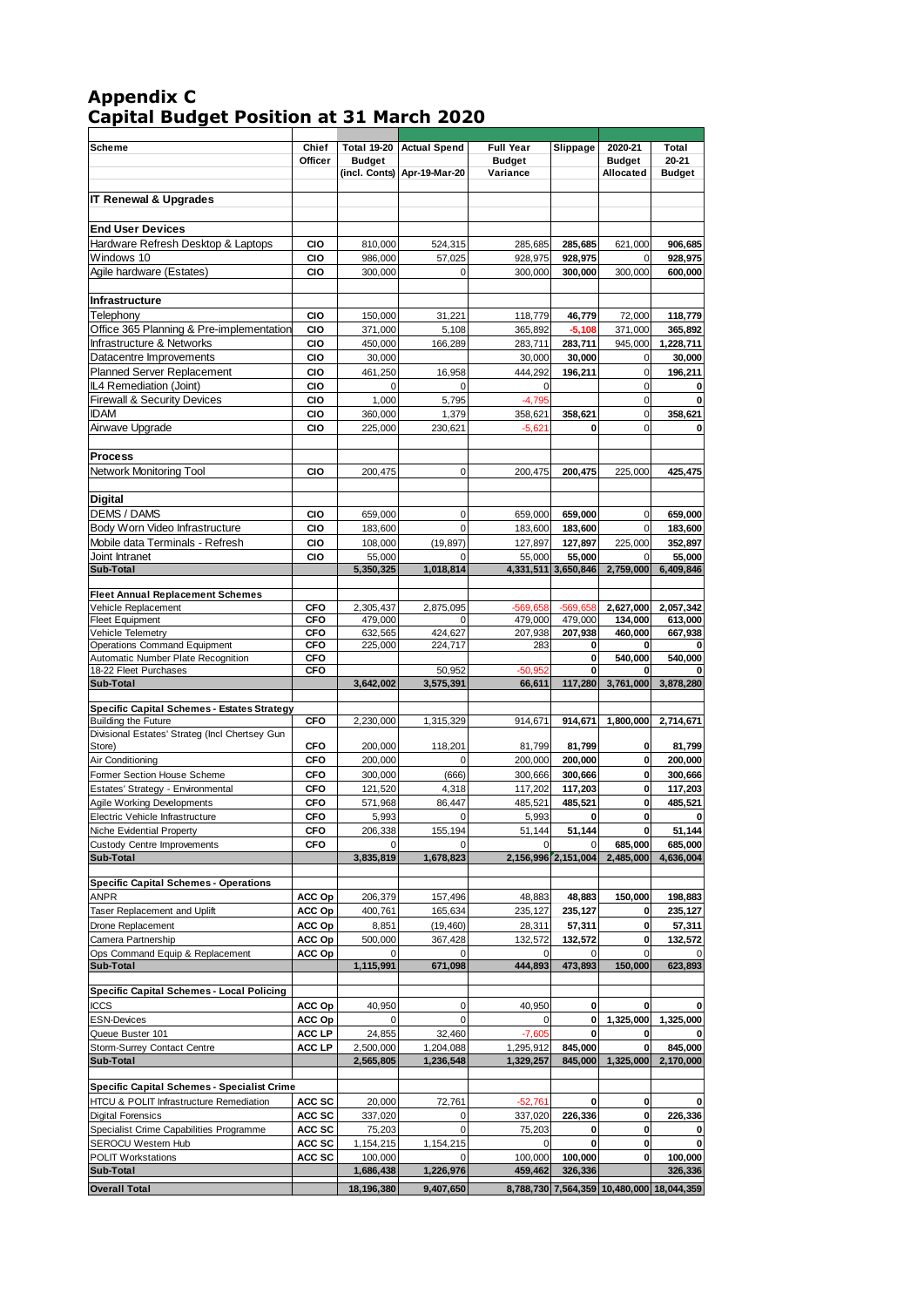## **Appendix D** Revenue Virements

Between £0.1m and £0.5m

| Month | <b>Amount</b> | Perm/<br>Temp | <b>From</b>       | То                                            | <b>Description</b>                              |  |  |
|-------|---------------|---------------|-------------------|-----------------------------------------------|-------------------------------------------------|--|--|
| M12   | 24.156        | Perm          | Central Corporate | 106014 - People<br>Services Local -<br>Surrey | Transfer of Precept funding<br>for posts filled |  |  |
| M12   | 4,000         | Perm          | Central Corporate | 106011 - Corporate<br>Communications          | Transfer of Precept funding<br>for posts filled |  |  |

Greater than £0.5m

| Month | Amount | Perm/<br>Temp | <b>From</b> | To | <b>Description</b> |  |
|-------|--------|---------------|-------------|----|--------------------|--|
| M12   | -      |               |             |    |                    |  |

# Capital Virements

No virements to report in Month 12.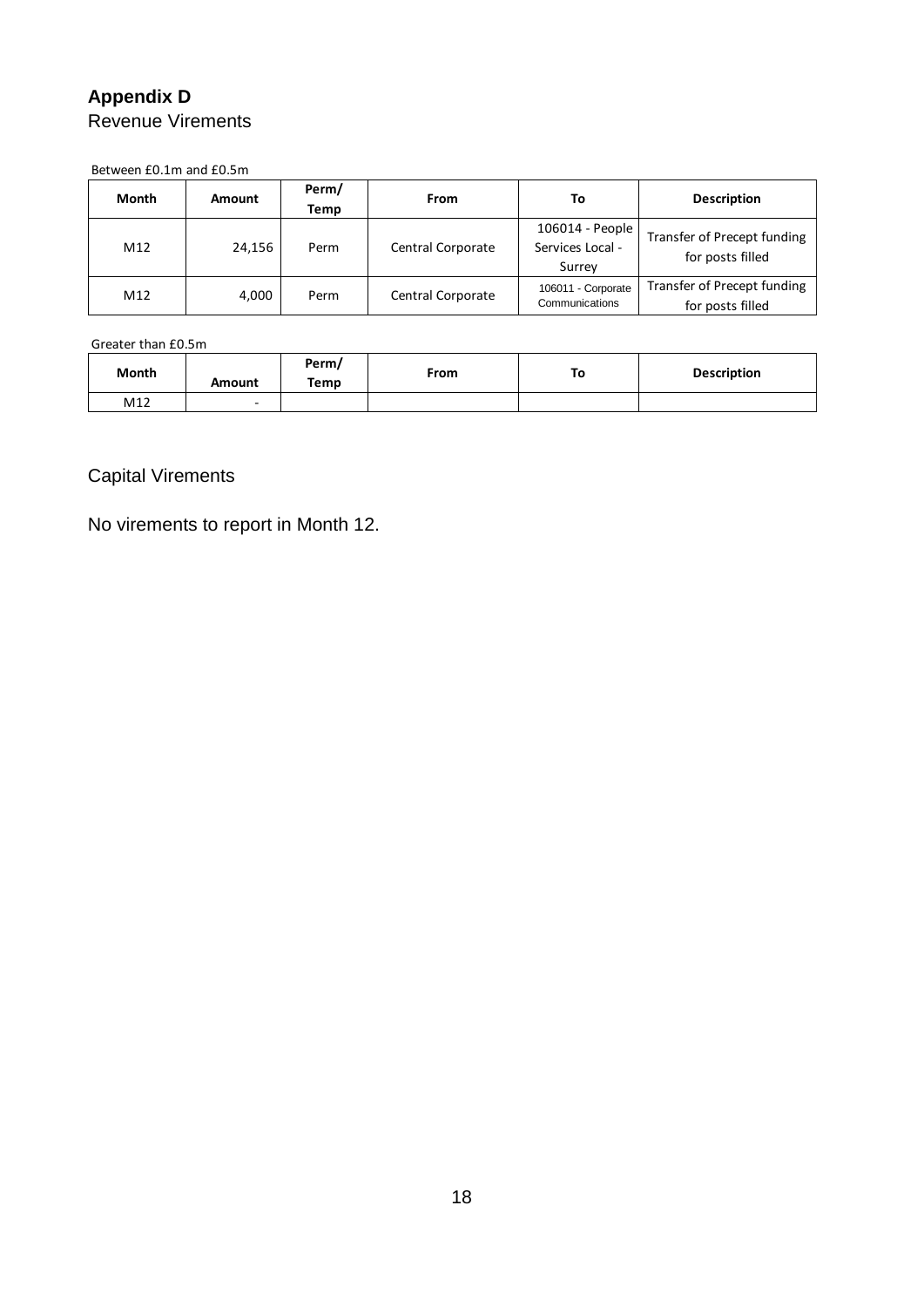# **Appendix E**

| <b>Surrey - Summary of forecast movement</b>                                  | £'00<br>$\bf{0}$     | <b>Comments</b>                                                                                                                                                                             |
|-------------------------------------------------------------------------------|----------------------|---------------------------------------------------------------------------------------------------------------------------------------------------------------------------------------------|
| Force variance including PCC month 9<br>Force variance including PCC month 12 | (698)<br>(2,259)     |                                                                                                                                                                                             |
| <b>Movement</b>                                                               | (1, 561)             |                                                                                                                                                                                             |
|                                                                               |                      |                                                                                                                                                                                             |
| <b>Reason for movement:</b>                                                   | £'00<br>$\mathbf{0}$ |                                                                                                                                                                                             |
| Corporate Services - Cost of Change                                           | (520)                | Reduction in cost of change forecast £390k (Slippage on ESN<br>Programme £200k, Op Tom £135k, DFT £55k) Supplies &<br>Services forecast reduced for Service Quality (£140k) & PSD<br>(E33k) |
| ICT                                                                           | (645)                | Regional Projects came in underspent including Storm                                                                                                                                        |
| CF&S                                                                          | (883)                | Non-pay budget (premises £244k, transport £231k, supplies &<br>services £409)                                                                                                               |
| CF&S                                                                          | (500)                | Pension strain (debt taken into account in actuarial valuation<br>and now included in revised rate & AMA)                                                                                   |
| <b>EQUIP</b>                                                                  | (160)                | Movement in data provided by TVP                                                                                                                                                            |
| Other var                                                                     | 24                   |                                                                                                                                                                                             |
| Use of reserves                                                               | 1,123                |                                                                                                                                                                                             |
| <b>Movement</b>                                                               | (1, 561)             |                                                                                                                                                                                             |